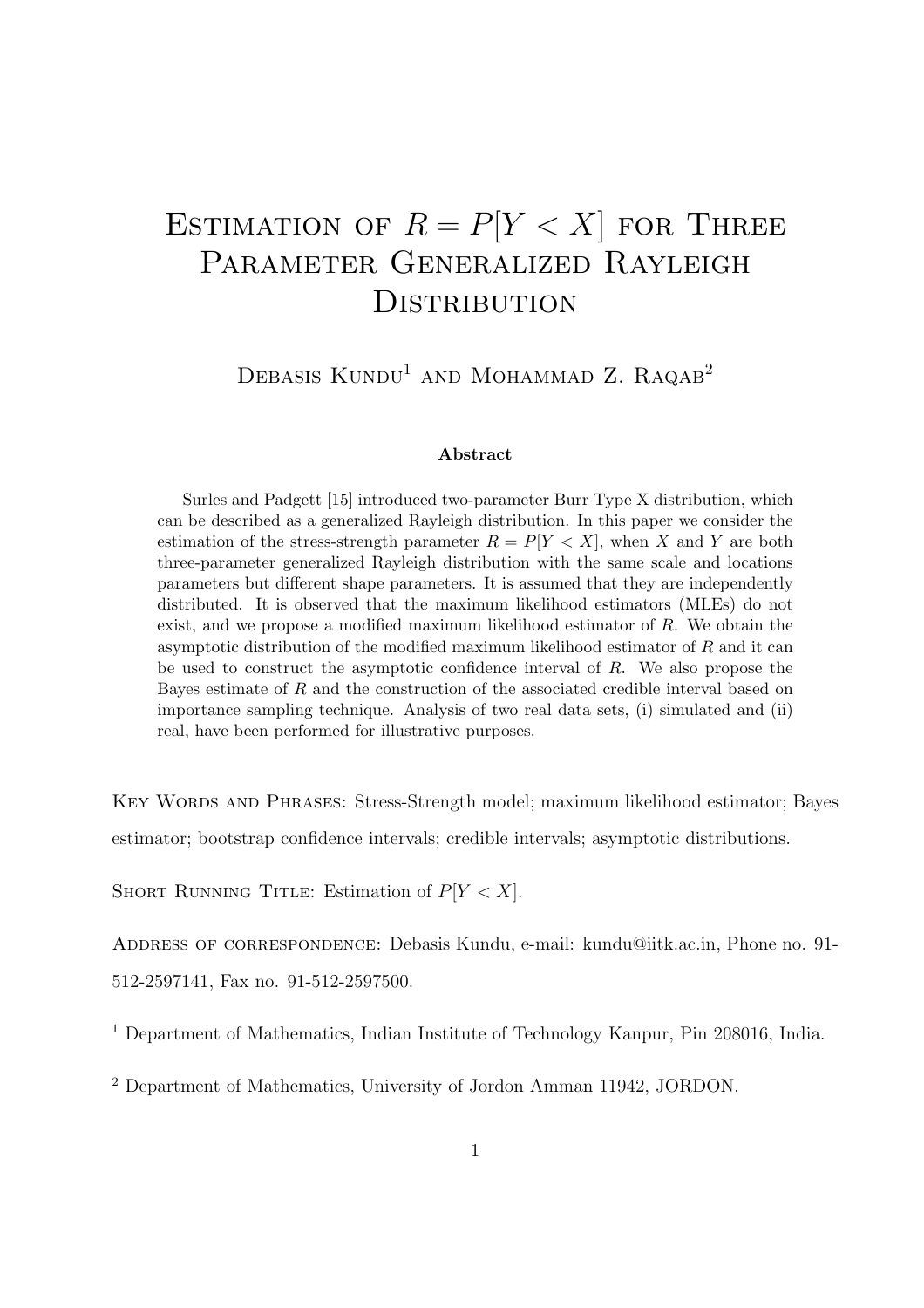### 1 INTRODUCTION

The two-parameter generalized Rayleigh distribution, introduced by Surles and Padgett [15], has the following cumulative distribution function (CDF) for  $x > 0$ ;

$$
F(x; \alpha, \lambda) = \left(1 - e^{-\lambda x^2}\right)^{\alpha}; \qquad x > 0,
$$
\n<sup>(1)</sup>

and the corresponding probability density function (PDF) becomes

$$
f(x; \alpha, \lambda) = 2\alpha\lambda x e^{-\lambda x^2} \left(1 - e^{-\lambda x^2}\right)^{\alpha - 1}; \quad x > 0.
$$
 (2)

Here  $\alpha > 0$  and  $\lambda > 0$  are the shape and scale parameters, respectively. From now on, a two-parameter GR distribution with shape parameter  $\alpha$  and scale parameter  $\lambda$  will be denoted by  $\text{GR}(\alpha, \lambda)$ .

A three-parameter GR distribution can be obtained from a two-parameter GR distribution by introducing the location or threshold parameter  $\mu$ . Therefore, for  $\alpha > 0$ ,  $\lambda > 0$  and  $-\infty < \mu < \infty$ , a three-parameter GR distribution has the CDF

$$
F(x; \alpha, \lambda, \mu) = \left(1 - e^{-\lambda(x - \mu)^2}\right)^{\alpha}; \qquad x > \mu,
$$
\n(3)

and it has the corresponding PDF as

$$
f(x; \alpha, \lambda, \mu) = 2\alpha\lambda(x - \mu)e^{-\lambda(x - \mu)^2}(1 - e^{-\lambda(x - \mu)^2})^{\alpha - 1}; \quad x > \mu.
$$
 (4)

From now on, a three-parameter GR distribution with CDF (3) will be denoted by  $GR(\alpha, \lambda, \mu)$ .

In this paper, we consider the problem of estimating the stress-strength parameter  $R =$  $P(Y < X)$ , when X and Y are independent and  $X \sim \text{GR}(\beta, \lambda, \mu)$ ,  $Y \sim \text{GR}(\alpha, \lambda, \mu)$ . Here the notation '∼' means 'follows' or 'has the distribution'. The estimation of the stress-strength parameter  $R$  is quite common in the statistical literature, and  $R$  is well known as the stressstrength parameter. For example, if  $X$  is the strength of a system which is subjected to a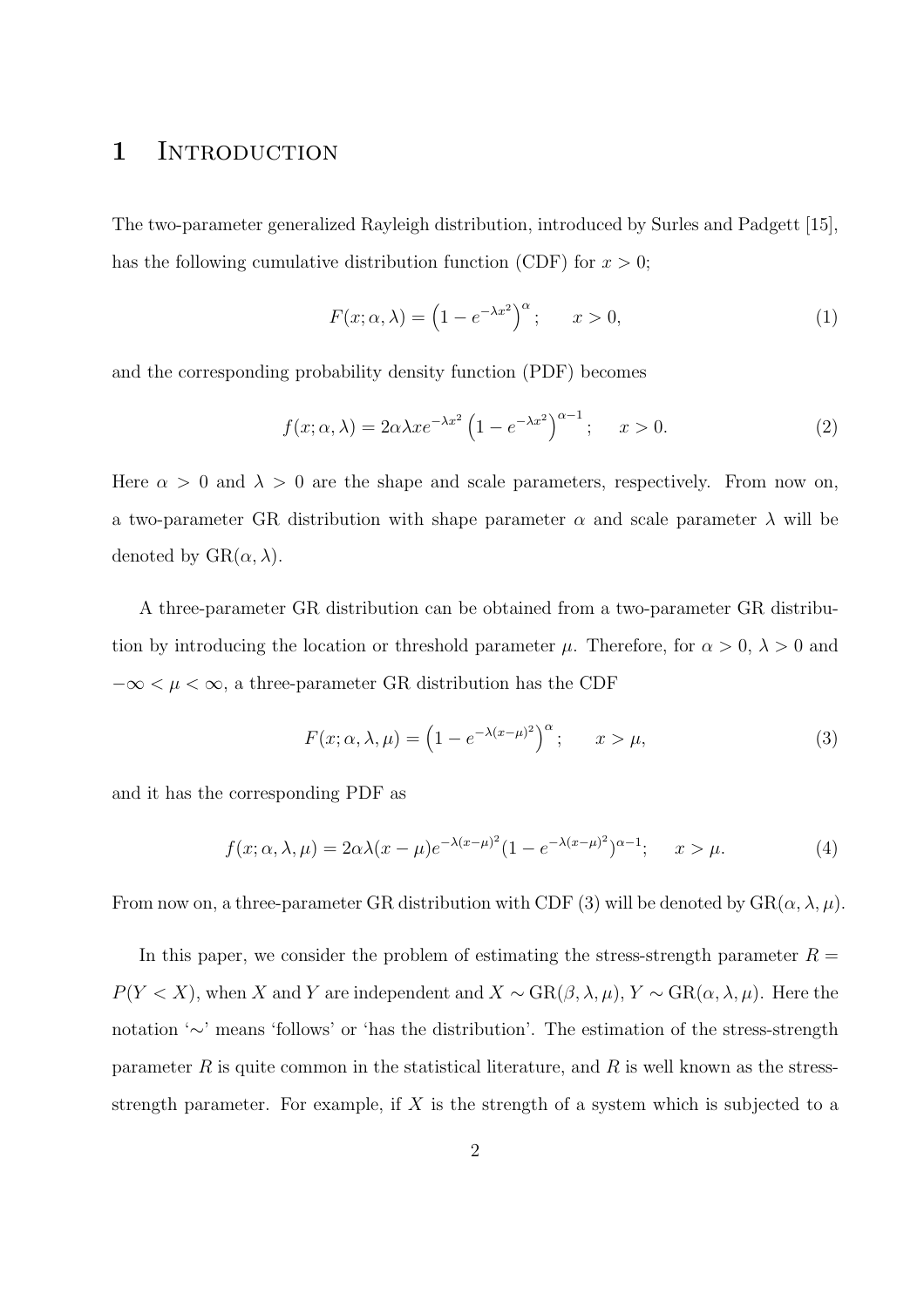stress  $Y$ , then  $R$  is a measure of system performance, and it arises quite naturally in the mechanical reliability of a system. A book length treatment on this topic can be found in Kotz et al. [5]. For some of the recent references the readers are referred to Kundu and Gupta [6], Kundu and Raqab [9]. A recent review article on the Bayesian inference on the stress-strength parameter can be obtained in Ventura and Racugno [16].

Although, extensive treatment for estimating the stress-strength parameter for different models in presence of shape and scale parameters are available, not much attention has been paid when the unknown location (threshold) parameter is also present, mainly due to its analytical difficulty. It is observed that when the location parameter is also present, the maximum likelihood estimators of the unknown parameters do not exist and the threeparameter GR distribution is no longer a regular family, due to the fact that the support depends on the parameter. In this case, we propose to use modified MLEs of the unknown parameters following suggestion of Smith [13] and provide the joint asymptotic distribution of the modified MLEs of the shape and scale parameters. It has been used to obtain the asymptotic distribution of the modified MLE of R.

Further we develop the Bayesian estimate of R and the associated credible interval based on the gamma priors on the shape and the common scale parameters, and uniform prior on the common location parameter. Although the Bayes estimate and the associated credible interval cannot be obtained in explicit form, the importance sampling technique can be used quite conveniently to compute the Bayes estimate and the associated credible interval. The implementation of the above procedure is quite simple moreover the credible interval obtained using the Bayesian method is valid even for small sample also, as it is not based on the asymptotic result. Two data sets: (i) simulated and (ii) real have been analyzed for illustrative purposes to see the effectiveness of the proposed methods.

The rest of the paper is organized as follows. In Section 2, we provide the modified MLE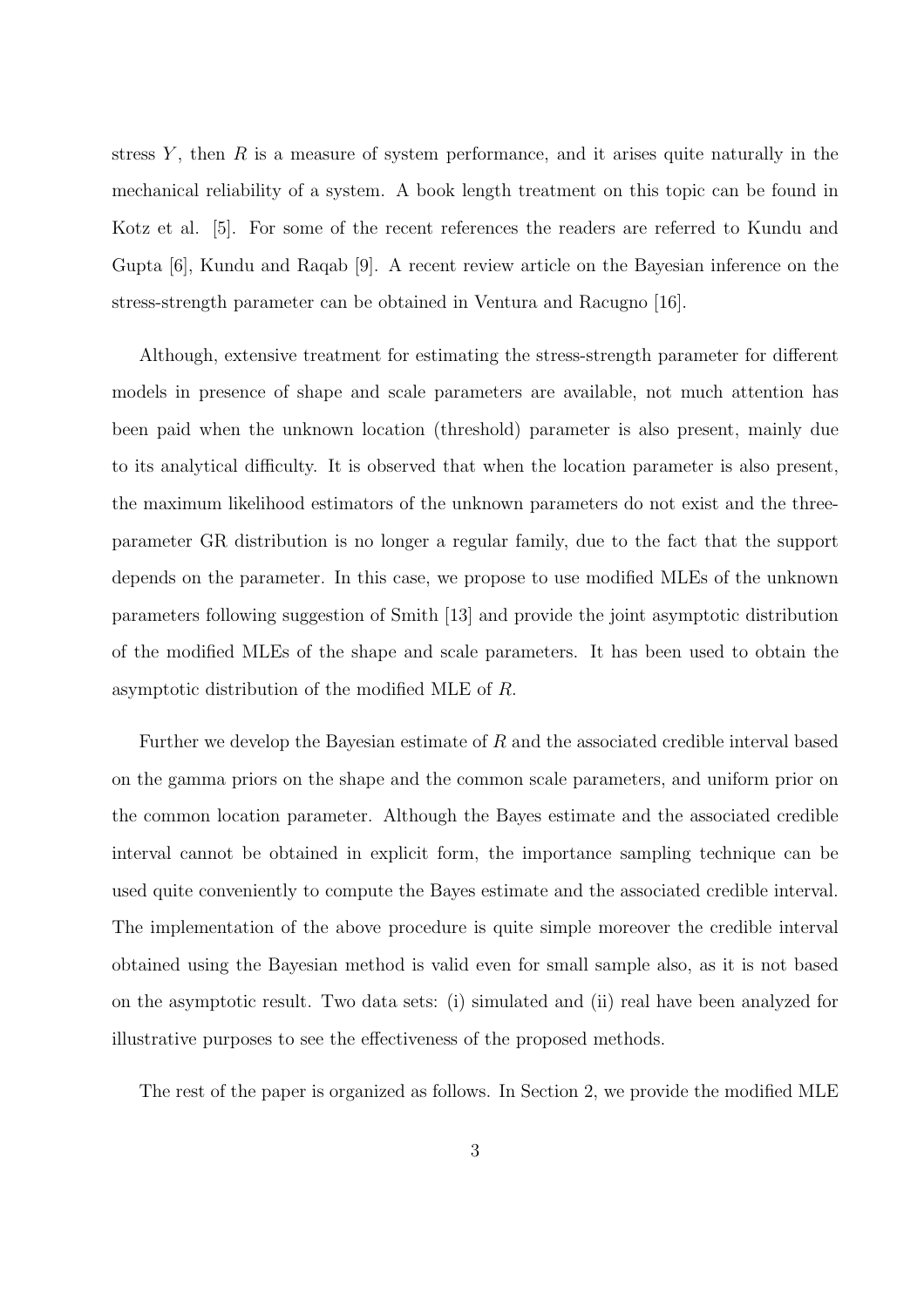of R. The asymptotic distributions of the modified MLEs are provided in Section 3. The biased corrected estimator is presented in Section 4. In Section 5, we present the Bayesian inference on the stress-strength parameter. The analysis of two data sets are presented in Section 6, and finally we conclude the paper in Section 7.

# 2 MODIFIED MAXIMUM LIKELIHOOD ESTIMATORS

Suppose,  $Y \sim \text{GR}(\alpha, \lambda, \mu)$  and  $X \sim \text{GR}(\beta, \lambda, \mu)$ , and they are independently distributed. Therefore,

$$
R = P(Y < X) = \frac{\beta}{\alpha + \beta}.\tag{5}
$$

To compute the MLE of R, we need to compute MLEs of  $\alpha$  and  $\beta$ . Moreover, to compute the MLE of R, we need to compute the MLEs of  $\lambda$  and  $\mu$  also. Suppose, we have  $\{x_1, \dots, x_n\}$  and  $\{y_1, \dots, y_m\}$  independent random samples from  $\text{GR}(\beta, \lambda, \mu)$  and  $\text{GR}(\alpha, \lambda, \mu)$ , respectively. Based on the random sample, we want to estimate R.

If we denote the ordered samples from X and Y as  $\{x_{(1)} < \cdots < x_{(n)}\}$  and  $\{y_{(1)} < \cdots <$  $y_{(m)}$ } respectively, then the likelihood function becomes

$$
L(\alpha, \beta, \lambda, \mu) \propto \lambda^{m+n} \alpha^m \beta^n \prod_{i=1}^n (x_{(i)} - \mu) \prod_{j=1}^m (y_{(j)} - \mu) e^{-\lambda \{\sum_{i=1}^n (x_{(i)} - \mu)^2 + \sum_{j=1}^m (y_{(j)} - \mu)^2\}} \times \prod_{i=1}^n (1 - e^{-\lambda (x_{(i)} - \mu)^2})^{\beta - 1} \prod_{j=1}^m (1 - e^{-\lambda (y_{(j)} - \mu)^2})^{\alpha - 1} \times 1_{z > \mu}(\mu),
$$
\n(6)

where  $z = \min\{x_{(1)}, y_{(1)}\}$ , and  $1_{z>\mu}(\mu)$  is an indicator function takes value 1 or 0, if  $z > \mu$  or  $z \leq \mu$ , accordingly. It is immediate that for  $\alpha <$ 1 2 and  $\beta < \frac{1}{2}$  $\frac{1}{2}$ , if  $\mu \uparrow z$ , then  $l(\alpha, \beta, \lambda, \mu) \rightarrow$ ∞.

One way to overcome this problem is to first estimate  $\mu$  by its natural estimator  $\tilde{\mu} = z$ , and obtain the modified data set as  $\{x_1 - \tilde{\mu}, \dots, x_n - \tilde{\mu}\}, \{y_1 - \tilde{\mu}, \dots, y_m - \tilde{\mu}\}.$  Obtain the estimates of  $\alpha$ ,  $\beta$ ,  $\lambda$  (say modified MLEs) from the  $m + n - 1$  observations, by removing the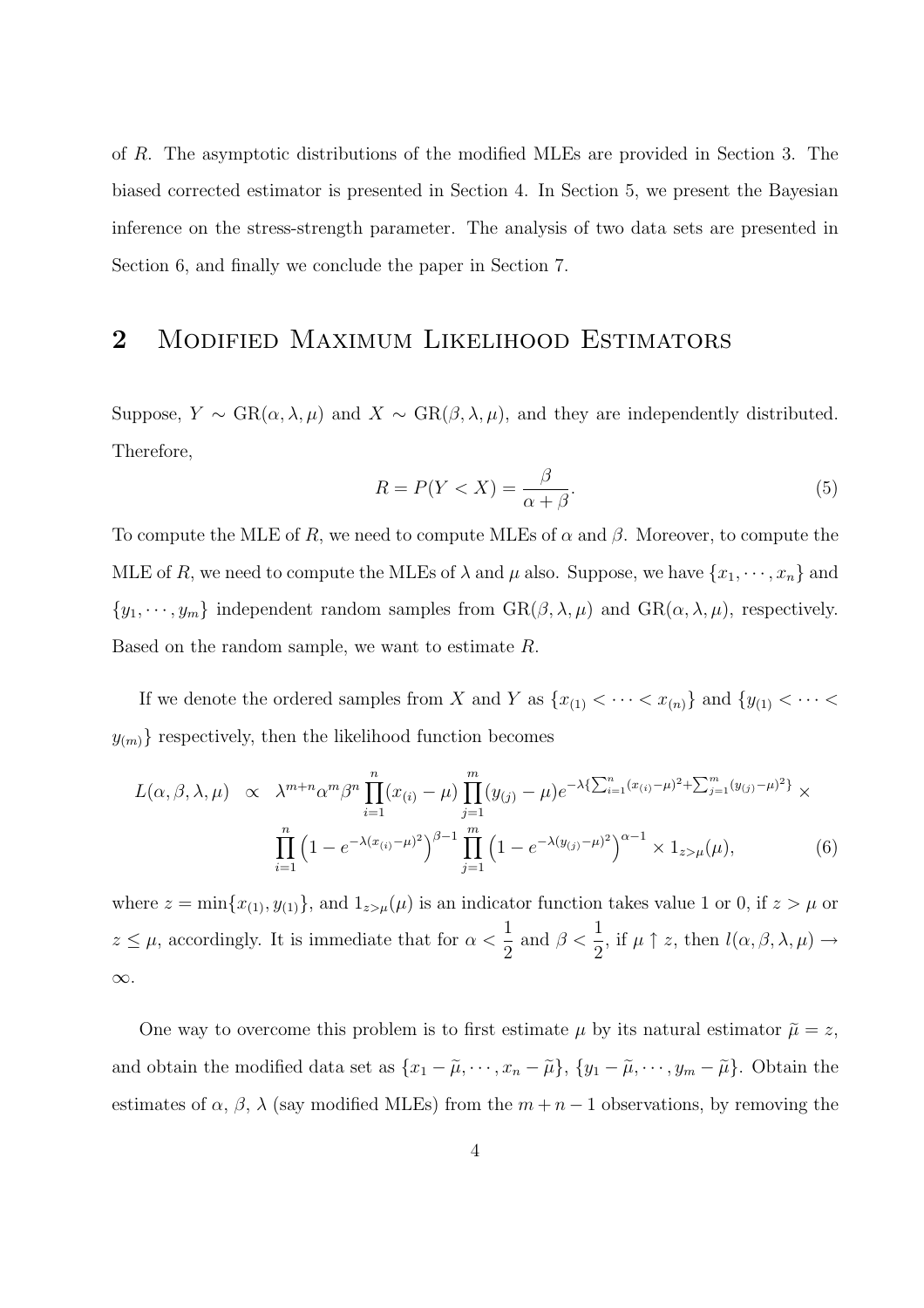'0' observation, see Smith [13]. Once the modified MLEs of  $\alpha$ ,  $\beta$  and  $\lambda$  are obtained, say  $\tilde{\alpha}$ ,  $β$ , λ respectively, the modified MLE of R can be easily obtained as

$$
\widetilde{R} = \frac{\widetilde{\beta}}{\widetilde{\alpha} + \widetilde{\beta}}.\tag{7}
$$

The modified log-likelihood function based on  $(m+n-1)$  observations for  $x_{(1)} < y_{(1)}$  without the additive constant is given by

$$
l(\alpha, \beta, \lambda, \tilde{\mu}) = (m+n-1) \ln \lambda + m \ln \alpha + (n-1) \ln \beta - \lambda \left( \sum_{i=2}^{n} \ln(x_{(i)} - \tilde{\mu}) + \sum_{j=1}^{m} \ln(y_{(j)} - \tilde{\mu}) \right)
$$

$$
+ (\beta - 1) \sum_{i=2}^{n} \ln \left( 1 - e^{-\lambda(x_{(i)} - \tilde{\mu})^{2}} \right) + (\alpha - 1) \sum_{j=1}^{m} \ln \left( 1 - e^{-\lambda(y_{(j)} - \tilde{\mu})^{2}} \right)
$$
(8)

and for  $x_{(1)} > y_{(1)}$ 

$$
l(\alpha, \beta, \lambda, \tilde{\mu}) = (m+n-1) \ln \lambda + (m-1) \ln \alpha + n \ln \beta - \lambda \left( \sum_{i=1}^{n} \ln(x_{(i)} - \tilde{\mu}) + \sum_{j=2}^{m} \ln(y_{(j)} - \tilde{\mu}) \right) + (\beta - 1) \sum_{i=1}^{n} \ln \left( 1 - e^{-\lambda(x_{(i)} - \tilde{\mu})^2} \right) + (\alpha - 1) \sum_{j=2}^{m} \ln \left( 1 - e^{-\lambda(y_{(j)} - \tilde{\mu})^2} \right).
$$
 (9)

Therefore, the modified MLEs of  $\alpha$ ,  $\beta$  and  $\lambda$  can be obtained by maximizing the modified log-likelihood function with respect to  $\alpha$ ,  $\beta$  and  $\lambda$ . It easily follows that for fixed  $\lambda$ , the modified MLEs of  $\alpha$  and  $\beta$  are

$$
\hat{\alpha}(\lambda) = -\frac{m}{\sum_{j=1}^{m} \ln(1 - e^{-\lambda(y_{(j)} - \hat{\mu})^2})} \qquad \hat{\beta}(\lambda) = -\frac{n-1}{\sum_{i=2}^{n} \ln(1 - e^{-\lambda(x_{(i)} - \hat{\mu})^2})} \qquad \text{if} \qquad x_{(1)} < y_{(1)} \tag{10}
$$

and

$$
\hat{\alpha}(\lambda) = -\frac{m-1}{\sum_{j=2}^{m} \ln(1 - e^{-\lambda(y_{(j)} - \hat{\mu})^2})} \qquad \hat{\beta}(\lambda) = -\frac{n}{\sum_{i=1}^{n} \ln(1 - e^{-\lambda(x_{(i)} - \hat{\mu})^2})} \qquad \text{if} \qquad x_{(1)} > y_{(1)}.
$$
\n<sup>(11)</sup>

The modified MLE of  $\lambda$  can be obtained by maximizing the profile log-likelihood function of  $\lambda$ , namely  $l(\hat{\alpha}(\lambda), \beta(\lambda), \lambda, \tilde{\mu})$  with respect to  $\lambda$ . Since it is a one-dimensional optimization problem it is quite easy to solve. Because of the complicated nature of the profile loglikelihood function, we could not prove theoretically, but it is observed in the analysis of both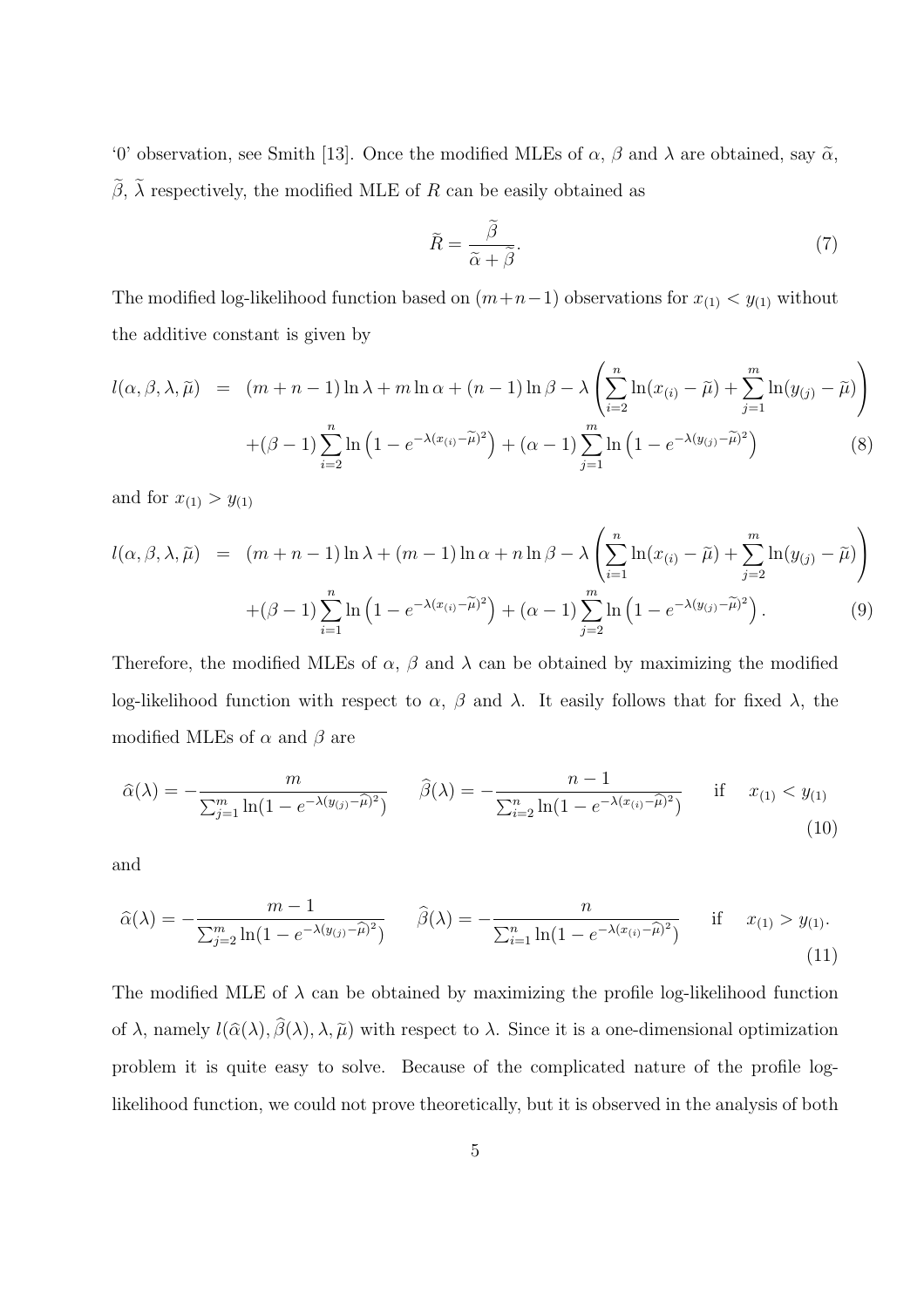the data sets that the profile log-likelihood function of  $\lambda$  is unimodal. Once the modified MLE of  $\lambda$ , say  $\lambda$  is obtained, the modified MLEs of  $\alpha$  and  $\beta$  can be obtained as  $\tilde{\alpha} = \tilde{\alpha}(\lambda)$ and  $\beta = \beta(\lambda)$  respectively. Once the modified MLEs of  $\alpha$ ,  $\beta$  are obtained, the modified MLE of R can be obtained as in  $(7)$ . Finally, observe that using Theorem 2, the asymptotic distribution of  $\tilde{R}$  can be easily obtained.

## 3 ASYMPTOTIC DISTRIBUTION

In this section we derive the asymptotic distribution of the modified MLEs of the unknown parameters, and this can be used to obtain the asymptotic distribution of  $\hat{R}$ . The asymptotic distribution of  $\hat{R}$  can be used to construct asymptotic confidence interval also. We have the following results.

THEOREM 1: (a) The marginal distribution of  $\tilde{\mu} = \min\{X_{(1)}, Y_{(1)}\}$  is given by

$$
P(\tilde{\mu} \le t) = 1 - \left(1 - \left(1 - e^{-\lambda(t-\mu)^2}\right)^{\beta}\right)^n \times \left(1 - \left(1 - e^{-\lambda(t-\mu)^2}\right)^{\alpha}\right)^m
$$

(b) If  $m/n \to p > 0$ , as  $m, n \to \infty$ , then

for  $\alpha < \beta$ 

$$
m^{\frac{1}{2\alpha}}\left(\tilde{\mu}-\mu\right) \stackrel{d}{=} \lambda^{-1/2}Z^{1/2\alpha}
$$

and for  $\beta < \alpha$ ,

$$
n^{\frac{1}{2\beta}}\left(\tilde{\mu}-\mu\right) \stackrel{d}{=} \lambda^{-1/2}Z^{1/2\beta},
$$

here Z is a standard exponential random variable, and  $\stackrel{d}{=}$  means equal in distribution.

PROOF: (a) Trivial.

(b) Let us first consider the case when  $\alpha < \beta$ .

$$
P\left[m^{\frac{1}{2\alpha}}(\tilde{\mu}-\mu)\leq t\right] = P\left[\tilde{\mu}\leq m^{-\frac{1}{2\alpha}}t+\mu\right]
$$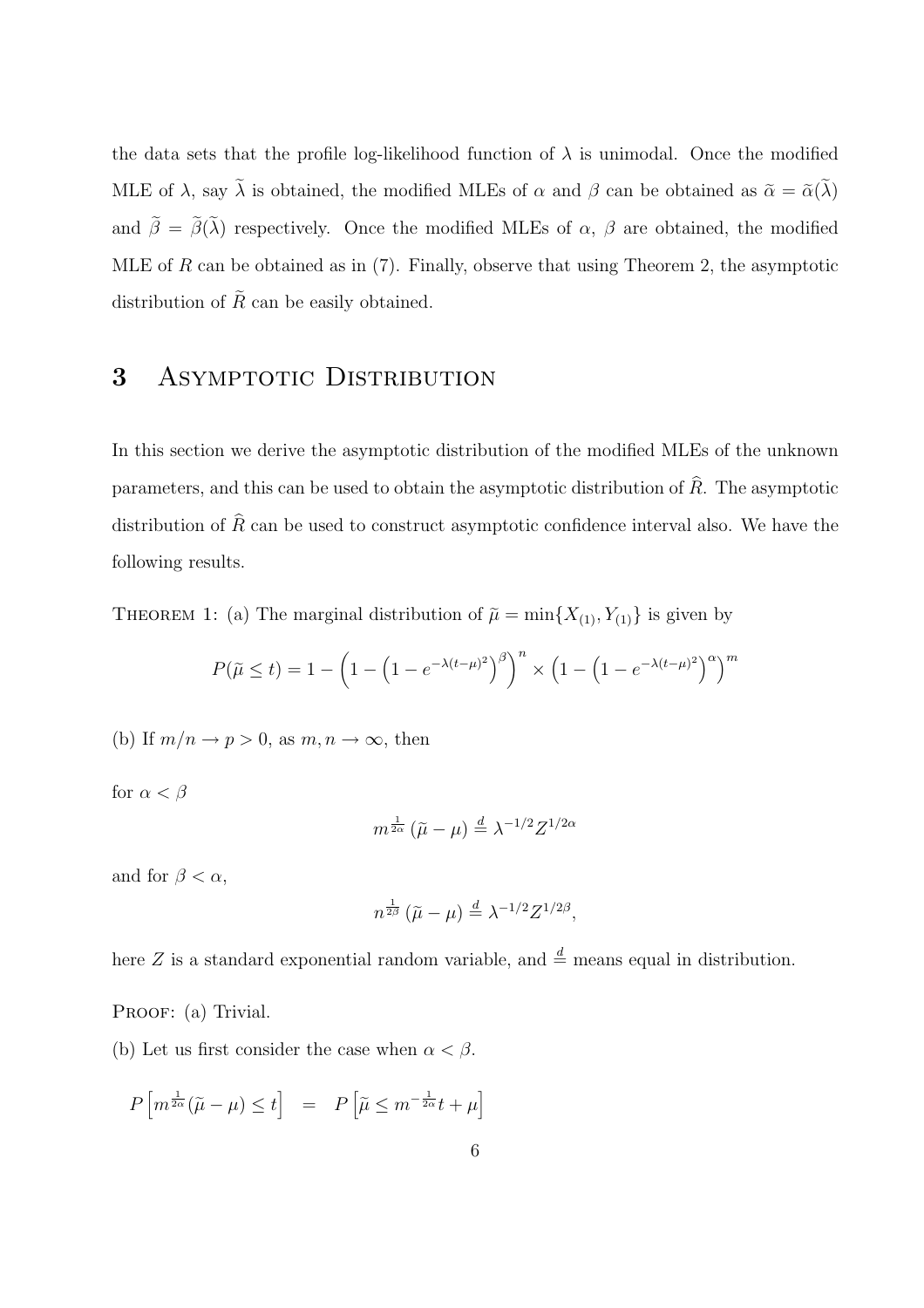$$
= 1 - \left(1 - \left(1 - e^{-\lambda m^{-1/\alpha}t^2}\right)^{\beta}\right)^{m \times \frac{n}{m}} \times \left(1 - \left(1 - e^{-\lambda m^{-1/\alpha}t^2}\right)^{\alpha}\right)^m
$$
  

$$
\to 1 - e^{-\lambda^{\alpha}t^{2\alpha}}.
$$

 $\blacksquare$ 

The other case follows along the same manner.

THEOREM 2: The asymptotic distribution of  $(\tilde{\alpha}, \beta, \lambda)$ , as  $\min\{m, n\} \to \infty$ , and  $m/n \to p$ , is as follows;

$$
\left(\sqrt{m}(\widetilde{\alpha}-\alpha),\sqrt{m}(\widetilde{\beta}-\beta),\sqrt{m}(\widetilde{\lambda}-\lambda)\right) \stackrel{d}{\longrightarrow} N_3(\mathbf{0},\mathbf{A}^{-1}(\alpha,\beta,\lambda)).
$$

Here

$$
\mathbf{A}(\alpha, \beta, \lambda) = \begin{bmatrix} a_{11} & 0 & a_{13} \\ 0 & a_{22} & a_{23} \\ a_{31} & a_{32} & a_{33} \end{bmatrix}
$$

where

$$
a_{11} = \frac{1}{\alpha^2}
$$
,  $a_{13} = a_{31} = \frac{2c}{\lambda}$ ,  $a_{22} = \frac{1}{\beta^2}$ ,  $a_{23} = a_{32} = \frac{2d}{\sqrt{p}\lambda}$ ,  $a_{33} = -g(\alpha) - \frac{1}{p}g(\beta)$ ,

$$
c = \left[\frac{1}{\alpha - 1}(\psi(\alpha) - \psi(1)) - \frac{1}{\alpha}\right] \text{ if } \alpha \neq 1
$$
  
\n
$$
= \sum_{i=0}^{\infty} \frac{1}{(i+2)^2} \text{ if } \alpha = 1,
$$
  
\n
$$
d = \left[\frac{1}{\beta - 1}(\psi(\beta) - \psi(1)) - \frac{1}{\beta}\right] \text{ if } \beta \neq 1
$$
  
\n
$$
= \sum_{i=0}^{\infty} \frac{1}{(i+2)^2} \text{ if } \beta = 1,
$$

$$
g(\mu) = -\frac{2}{\lambda^2} \left[ 1 + \left( \psi(\mu + 1) - \psi(1) - \frac{1}{\mu} \right) + 2((\psi(2) - \psi(\mu + 1))^2 + (\psi'(2) - \psi'(\mu + 1))) \right. \\
\left. + \frac{2}{\mu - 2} ((\psi(3) - \psi(\mu + 1))^2 + (\psi'(3) - \psi'(\mu + 1))) \right] \text{ if } \mu \neq 1 \text{ or } 2, \\
= -\frac{2}{\lambda^2} \left[ 1 + \psi(2) - \psi(1) \right] \text{ if } \mu = 1 \\
= -\frac{2}{\lambda^2} \left[ \frac{3}{2} + \psi(3) - \psi(2) + 2((\psi(2) - \psi(3))^2 + (\psi'(2) - \psi'(3)) + 4 \sum_{i=0}^{\infty} \frac{2}{(3+i)^3} \right] \\
\text{if } \mu = 2.
$$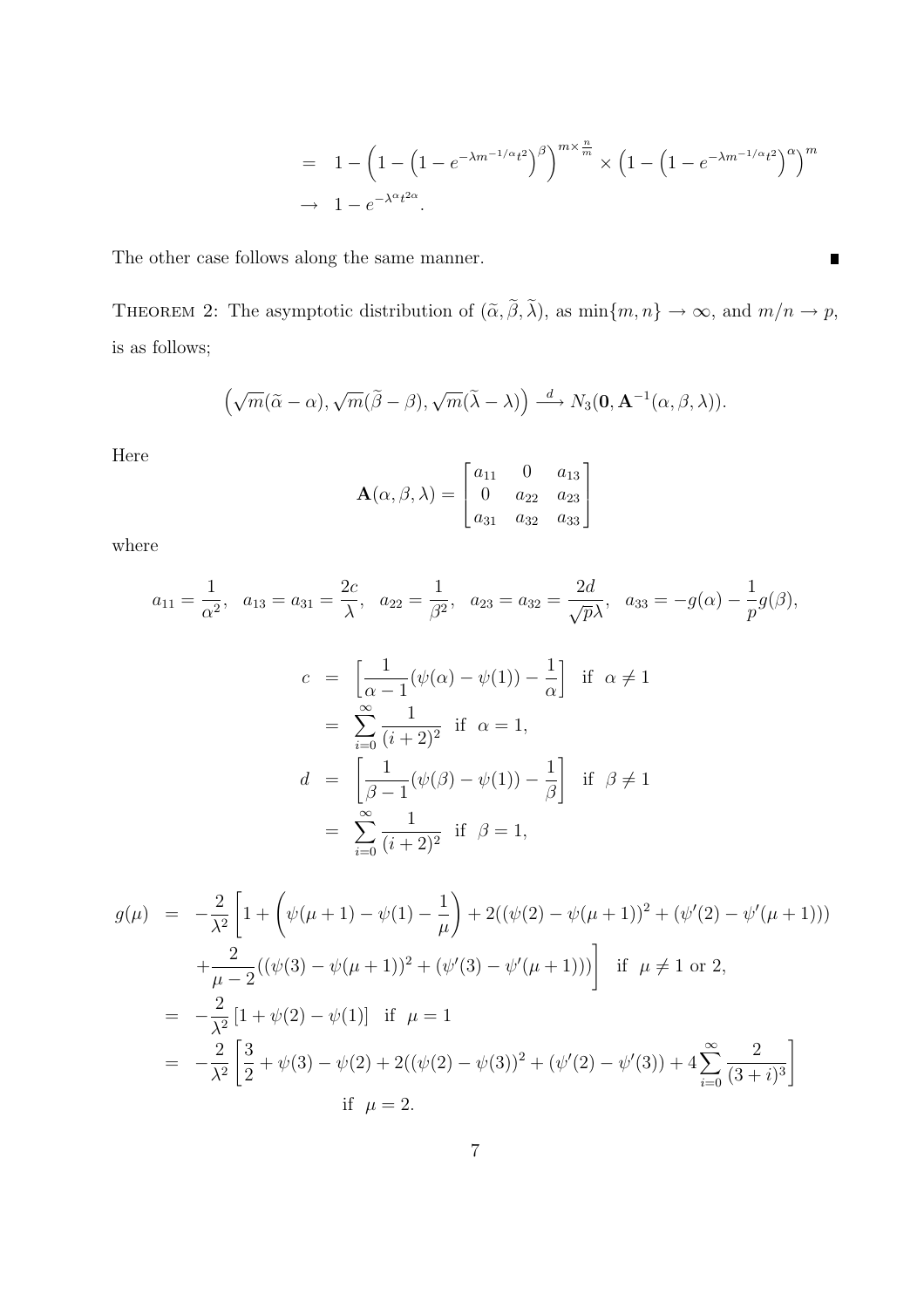PROOF: To prove Theorem 2, we mainly use the results of Smith [13], and the fact that the PDF of the three-parameter GR distribution (4) is of the form

$$
2\alpha c(x - \mu)^{2\alpha - 1}, \text{ as } x \downarrow \mu. \tag{12}
$$

We use the following notation. If  $U_n$  is a random variable, then  $U_n = O_p(1)$ , means as  $n \to \infty$ ,  $U_n$  is bounded in probability, and if  $U_n = o_p(1)$ , means  $U_n$  converges to zero in probability. We will denote  $\hat{\alpha}$ ,  $\beta$  and  $\lambda$  as the MLEs of  $\alpha$ ,  $\beta$  and  $\lambda$  respectively when  $\mu$  is known. When  $\mu$  is known, using Theorem 1 of Raqab and Kundu [12] it follows that

$$
\left(\sqrt{m}(\hat{\alpha}-\alpha),\sqrt{m}(\hat{\beta}-\beta),\sqrt{m}(\hat{\lambda}-\lambda)\right) \stackrel{d}{\longrightarrow} N_3(\mathbf{0},\mathbf{A}^{-1}(\alpha,\beta,\lambda)).\tag{13}
$$

CASE I:  $0 < \alpha, \beta \leq 1$ 

From Theorem 4 of Smith [13] and due to the fact (12), it follows that

$$
\hat{\alpha} - \tilde{\alpha} = \begin{cases}\n o_p(m^{-1/\alpha}) & \text{if } \frac{1}{2} < \alpha \le 1 \\
 o_p(\ln m/m) & \text{if } 0 < \alpha \le \frac{1}{2},\n\end{cases}\n\quad\n\hat{\beta} - \tilde{\beta} = \begin{cases}\n o_p(m^{-1/\beta}) & \text{if } \frac{1}{2} < \beta \le 1 \\
 o_p(\ln m/m) & \text{if } 0 < \beta \le \frac{1}{2}\n\end{cases}\n\tag{14}
$$

and if  $\alpha < \beta$ , then

$$
\widehat{\lambda} - \widetilde{\lambda} = \begin{cases}\n o_p(m^{-1/\alpha}) & \text{if } \frac{1}{2} < \alpha \le 1 \\
 o_p(\ln m/m) & \text{if } 0 < \alpha \le \frac{1}{2}\n\end{cases}
$$
\n(15)

otherwise

$$
\widehat{\lambda} - \widetilde{\lambda} = \begin{cases}\n o_p(m^{-1/\beta}) & \text{if } \frac{1}{2} < \beta \le 1 \\
 o_p(\ln m/m) & \text{if } 0 < \beta \le \frac{1}{2}\n\end{cases} \tag{16}
$$

Since

$$
\sqrt{m}(\tilde{\alpha} - \alpha), \sqrt{m}(\tilde{\beta} - \beta), \sqrt{m}(\tilde{\lambda} - \lambda) = \sqrt{m}(\hat{\alpha} - \alpha), \sqrt{m}(\hat{\beta} - \beta), \sqrt{m}(\tilde{\lambda} - \lambda) + \sqrt{m}(\tilde{\alpha} - \hat{\alpha}), \sqrt{m}(\tilde{\beta} - \hat{\beta}), \sqrt{m}(\tilde{\lambda} - \hat{\lambda}).
$$
 (17)

Since for  $0 < \alpha, \beta \leq 1$ ,

$$
\sqrt{m}(\tilde{\alpha} - \hat{\alpha}) = o_p(1), \quad \sqrt{m}(\tilde{\beta} - \hat{\beta}) = o_p(1) \quad \text{and} \quad \sqrt{m}(\tilde{\lambda} - \hat{\lambda}) = o_p(1), \tag{18}
$$

the result follows.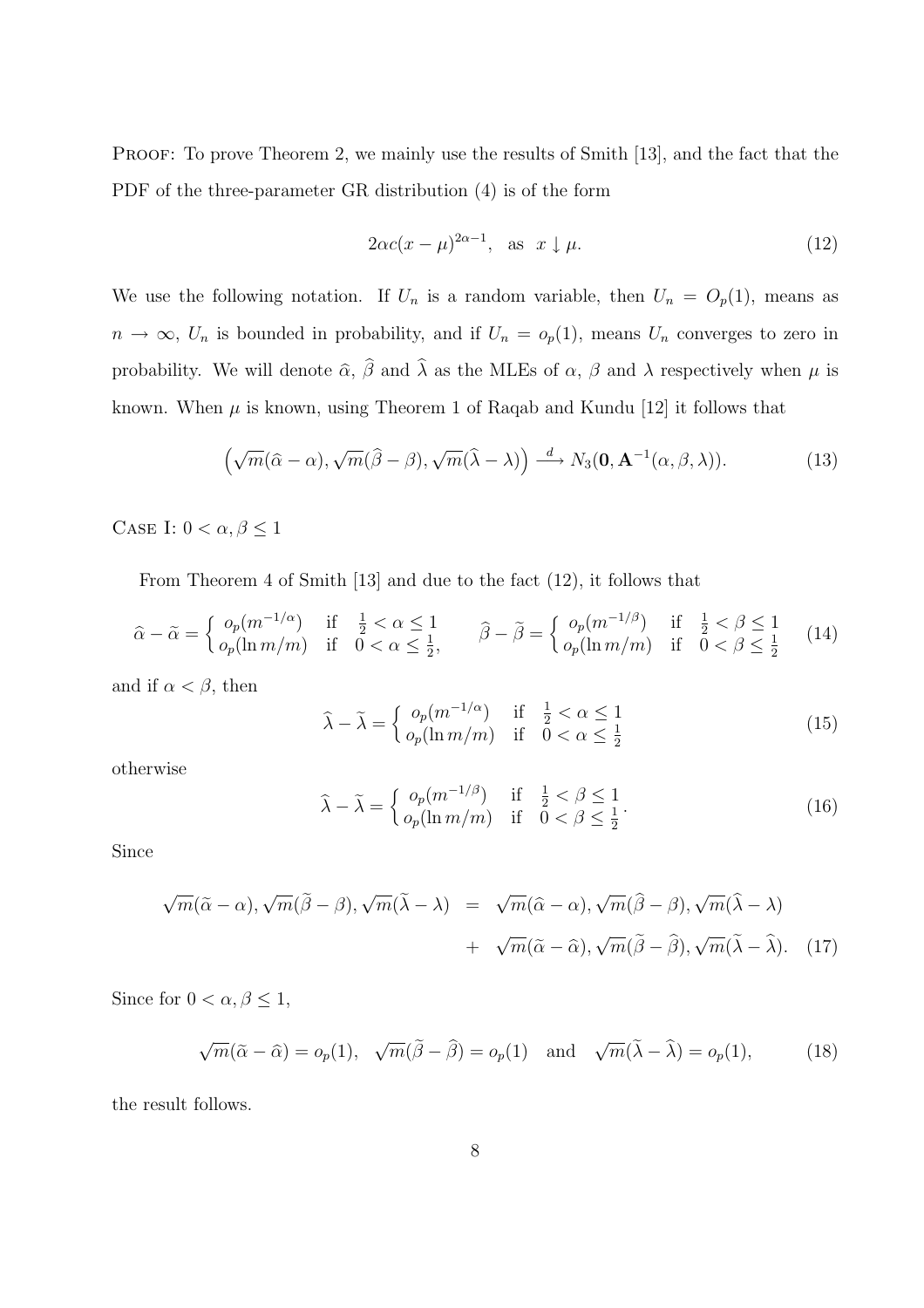CASE 2:  $0 < \alpha \leq 1$  and  $\beta > 1$ 

In this case,  $\hat{\beta} - \tilde{\beta} = o_p(m^{-1/2})$ , and

$$
\hat{\alpha} - \tilde{\alpha} = \begin{cases}\n o_p(m^{-1/\alpha}) & \text{if } \frac{1}{2} < \alpha \le 1 \\
 o_p(\ln m/m) & \text{if } 0 < \alpha \le \frac{1}{2},\n\end{cases}\n\qquad\n\hat{\lambda} - \tilde{\lambda} = \begin{cases}\n o_p(m^{-1/\alpha}) & \text{if } \frac{1}{2} < \alpha \le 1 \\
 o_p(\ln m/m) & \text{if } 0 < \alpha \le \frac{1}{2}.\n\end{cases}\n\tag{19}
$$

Therefore, (18) is satisfied, and the result follows immediately.

CASE 3:  $0 < \beta \leq 1$  and  $\alpha > 1$ 

The proof can be obtained along the same line as in Case 2, by interchanging the role of  $\alpha$  and  $\beta$ .

CASE 4:  $\alpha, \beta > 1$ 

The proof of this part follows along the same line as in Mudholkar et al. [11] and Kundu and Raqab [9]. In this proof only we denote the true values of  $\alpha$ ,  $\beta$ ,  $\lambda$  and  $\mu$  as  $\alpha^0$ ,  $\beta^0$ ,  $\lambda^0$ and  $\mu^0$  respectively. We use  $\gamma = (\alpha, \beta, \lambda), \gamma^0 = (\alpha^0, \beta^0, \lambda^0)$ , and  $\tilde{\gamma} = (\tilde{\alpha}, \tilde{\beta}, \lambda)$ . Let us denote,  $l = l(\alpha, \beta, \lambda, \tilde{\mu})$ , the modified log-likelihood function centered around  $\tilde{\mu}$  as defined (8) and (9). We further use  $G(\gamma, \tilde{\mu}) = \frac{\partial l}{\partial \gamma}$ , the 3 × 1 derivative vector, and  $H(\gamma, \tilde{\mu}) = \frac{\partial^2 l}{\partial \gamma^2}$  $\frac{\partial^2}{\partial \gamma^2}$  be the  $3 \times 3$  Hessian matrix. We have  $G(\tilde{\gamma}, \tilde{\mu}) = 0$ . Since conditioning on  $\tilde{\mu}, \tilde{\gamma}$  is a  $\sqrt{m}$  consistent estimator of  $\gamma^0$ , expanding  $G(\tilde{\gamma}, \tilde{\mu})$  around  $\gamma^0$ , gives us

$$
G(\gamma^{0}, \tilde{\mu}) + H(\gamma^{0}, \tilde{\mu})(\tilde{\gamma} - \gamma^{0}) + O_{p}(1) = 0.
$$
\n(20)

Assuming that m is large enough, so that  $\tilde{\mu}$  can be replaced by  $\mu^0$  in  $H(\gamma^0, \tilde{\mu})$ , we get

$$
G(\gamma^{0}, \tilde{\mu}) + H(\gamma^{0}, \mu^{0})(\tilde{\gamma} - \gamma^{0}) + O_{p}(1) = 0.
$$
 (21)

Therefore,

$$
\sqrt{m}(\tilde{\gamma} - \gamma^0) = -\sqrt{m}H^{-1}(\gamma^0, \mu^0)G(\gamma^0, \tilde{\mu}) + \left[\frac{1}{m}H(\gamma^0, \mu^0)\right]^{-1} \frac{O_p(1)}{\sqrt{m}}
$$
  
=  $-\sqrt{m}H^{-1}(\gamma^0, \mu^0)G(\gamma^0, \tilde{\mu}) + o_p(1).$  (22)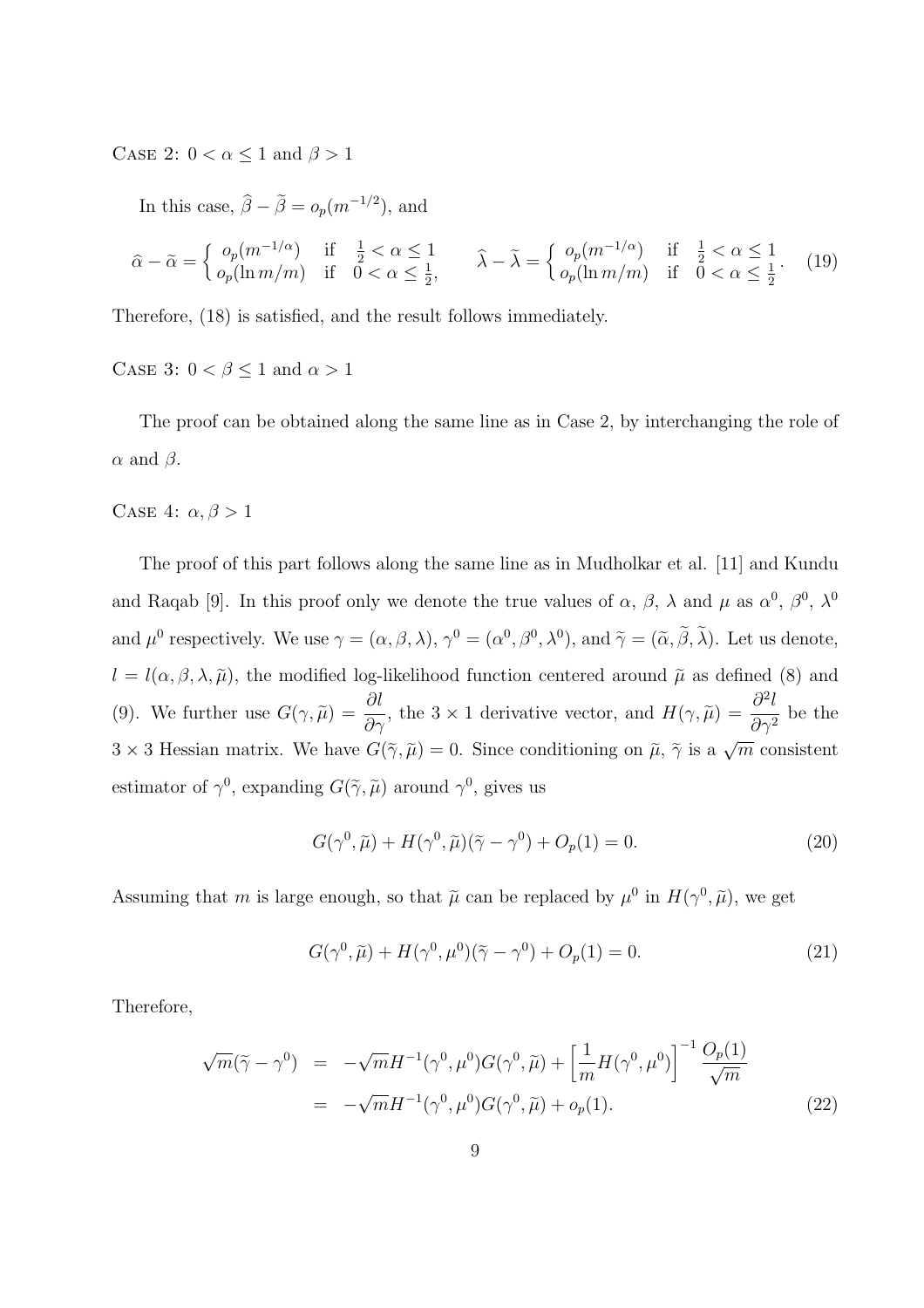Note that (22) follows due to the fact that  $\frac{1}{1}$ m  $H(\gamma^0, \mu^0)$  converges to a positive definite matrix. Now expanding  $G(\gamma^0, \tilde{\mu})$  around  $\mu^0$ , (Theorem 4, of [11]) we have

$$
-\sqrt{m}H^{-1}(\gamma^0, \mu^0)G(\gamma^0, \mu^0) - \sqrt{m}(\tilde{\mu} - \mu^0)H^{-1}(\gamma^0, \mu^0)\frac{d}{d\mu}G(\gamma^0, \mu)\bigg|_{\mu^0} + o_p(1). \tag{23}
$$

Since for  $\alpha, \beta > 1$  and  $\frac{1}{\sqrt{m}}$  $G(\gamma^0, \mu^0)$  converges to a multivariate normal distribution with mean zero and finite variance covariance matrix, the second term on the right hand side of  $(23)$  is  $o_p(1)$ . Now the result follows by observing the facts

$$
\frac{1}{\sqrt{m}}G(\gamma^0, \mu^0) \longrightarrow N_3(\mathbf{0}, \mathbf{A}(\alpha^0, \beta^0, \lambda^0)), \text{ and } \frac{1}{m}H(\gamma^0, \mu^0) \longrightarrow -\mathbf{A}(\alpha^0, \beta^0, \lambda^0).
$$

THEOREM 3: As  $m \to \infty$  and  $n \to \infty$  so that  $m/n \to p$ , then

$$
\sqrt{m}(\widehat{R} - \widehat{R}) \to N(0, B),
$$

where

$$
B = \frac{1}{u(\alpha + \beta)^4} \left[ \beta^2 (a_{22}a_{33} - a_{23}^2) - 2\alpha\beta\sqrt{p}a_{23}a_{31} + \alpha^2 p(a_{11}a_{33} - a_{13}^2) \right],
$$

and

$$
u = a_{11}a_{22}a_{33} - a_{11}a_{23}a_{32} - a_{13}a_{22}a_{31}.
$$

PROOF: It follows from Theorem 2 and using  $\delta$  method.

REMARK: Note that the normalizing constants  $\sqrt{m}$  and  $\sqrt{n}$  in Theorems 1 and 2, can be interchanged.

### 4 BIASED CORRECTED ESTIMATOR

It is clear that when  $\mu$  is estimated by  $\min\{x_{(1)},y_{(1)}\}$ , it is a biased estimator. To overcome that Hall and Wang [4] proposed a biased corrected estimator of  $\mu$ . The main idea of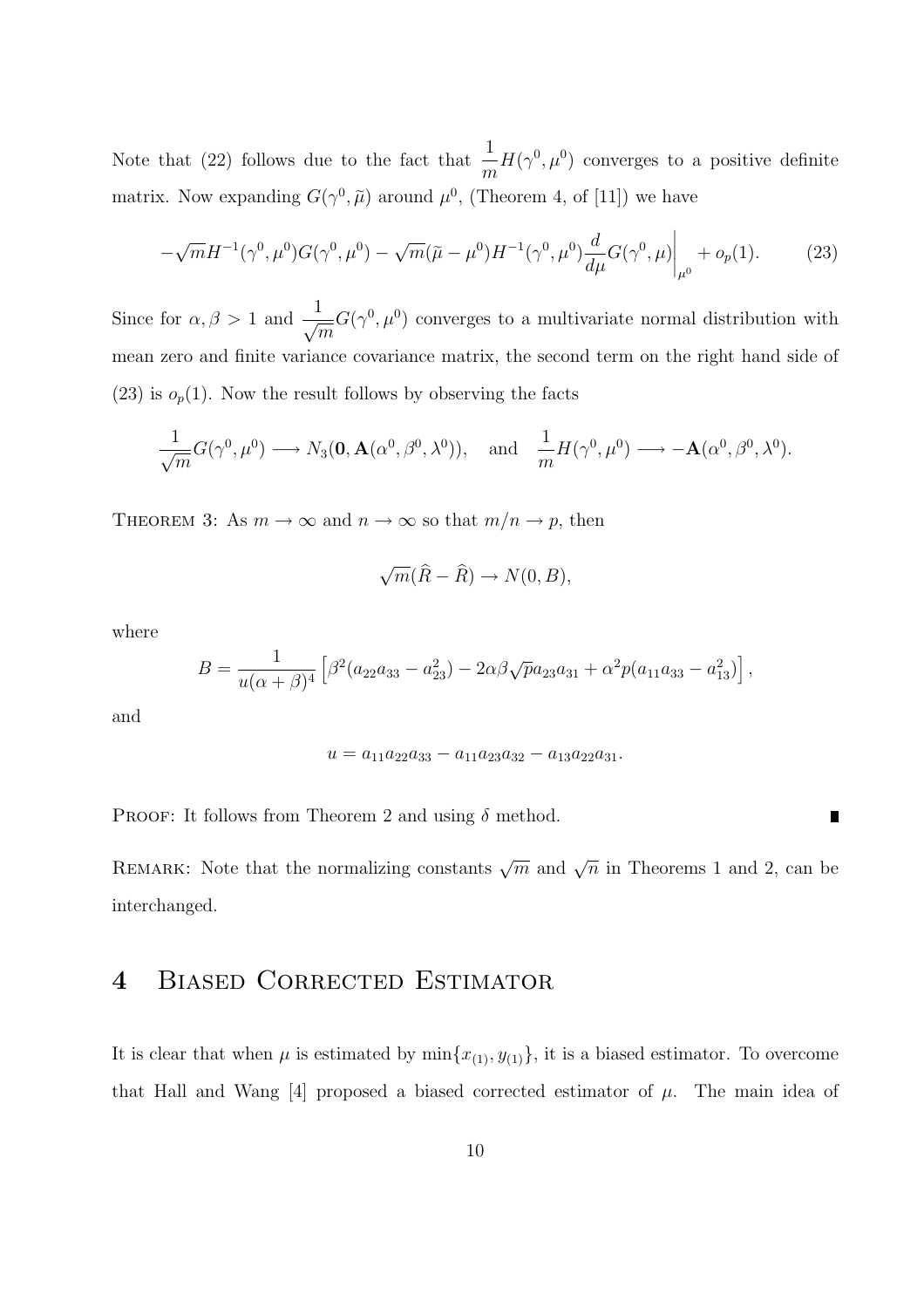their method can be described as follows. Suppose  $z_1, \dots, z_n$  is a random sample from a distribution function with the PDF of the following form for  $z > \mu$ ;

$$
f(z) \sim (z - \mu)^{\delta - 1} g(z | \mu, \eta) \quad \text{as} \quad z \downarrow \mu,
$$
\n(24)

and zero otherwise. Here  $\delta > 0$ ,  $\mu$  is a single location parameter,  $\eta$  is a vector of parameters other than  $\mu$ , and  $g(x|\mu, \eta)$  converges to a strictly positive constant as  $x \downarrow \mu$ . First estimate  $\eta$  for fixed  $\mu$  as  $\bar{\eta}(\mu)$  by maximizing

$$
L_1(\mu, \eta) = \prod_{i=1}^n g(z_i | \mu, \eta), \qquad (25)
$$

with respect to  $\eta$ . Then obtain an estimate of  $\mu$ , say  $\bar{\mu}$ , by maximizing

$$
L_2(\mu) = \frac{(z_{(1)} - \mu)}{(z_{(2)} - \mu)} \times \left\{ \prod_{i=1}^n (z_i - \mu)^{\delta - 1} \right\} \left\{ \prod_{i=1}^n g(z_i | \mu, \bar{\eta}(\mu)) \right\},\tag{26}
$$

with respect to  $\mu$ . Here  $z_{(1)}$  and  $z_{(2)}$  are the first and second order statistics of the sample  $\{z_1,\ldots,z_n\}$ . Finally obtain an estimate of  $\eta$  by  $\bar{\eta}(\bar{\mu})$ . It has been shown by Hall and Wang [4] that although the asymptotic distribution of  $\bar{\mu}$  is not the same as the asymptotic distribution of  $z_{(1)}$ , the asymptotic distribution of  $\bar{\eta}(\bar{\mu})$  is same as the corresponding asymptotic distribution of the modified MLE of  $\eta$  as proposed by Smith [13].

Motivating by this approach, and since the three-parameter GR distribution has the PDF (4) which is of the form (24) with  $\delta = 2\alpha$ ,  $\eta = (\alpha, \mu)$  and  $g(z|\mu, \eta) = \alpha \lambda^{\alpha} exp(-\lambda(z-\mu)^2)$ , we propose the following estimator of  $\alpha, \beta, \lambda, \mu$  of our problem, which can be used to obtain an estimator of R.

Consider

$$
L_1(\alpha, \beta, \lambda, \mu) = \frac{(x_{(1)} - \mu)(y_{(1)} - \mu)}{(x_{(2)} - \mu)(y_{(2)} - \mu)} \times L(\alpha, \beta, \lambda, \mu),
$$
\n(27)

here  $L(\alpha,\beta,\lambda,\mu)$  is same as defined in (6). For fixed  $\mu$ , maximize  $L_1(\alpha,\beta,\lambda,\mu)$  with respect to  $\alpha$ ,  $\beta$  and  $\lambda$  say  $\bar{\alpha}(\mu)$ ,  $\bar{\beta}(\mu)$  and  $\bar{\lambda}(\mu)$  respectively. Maximize

$$
L_1(\bar{\alpha}(\mu), \bar{\beta}(\mu), \bar{\lambda}(\mu)) \tag{28}
$$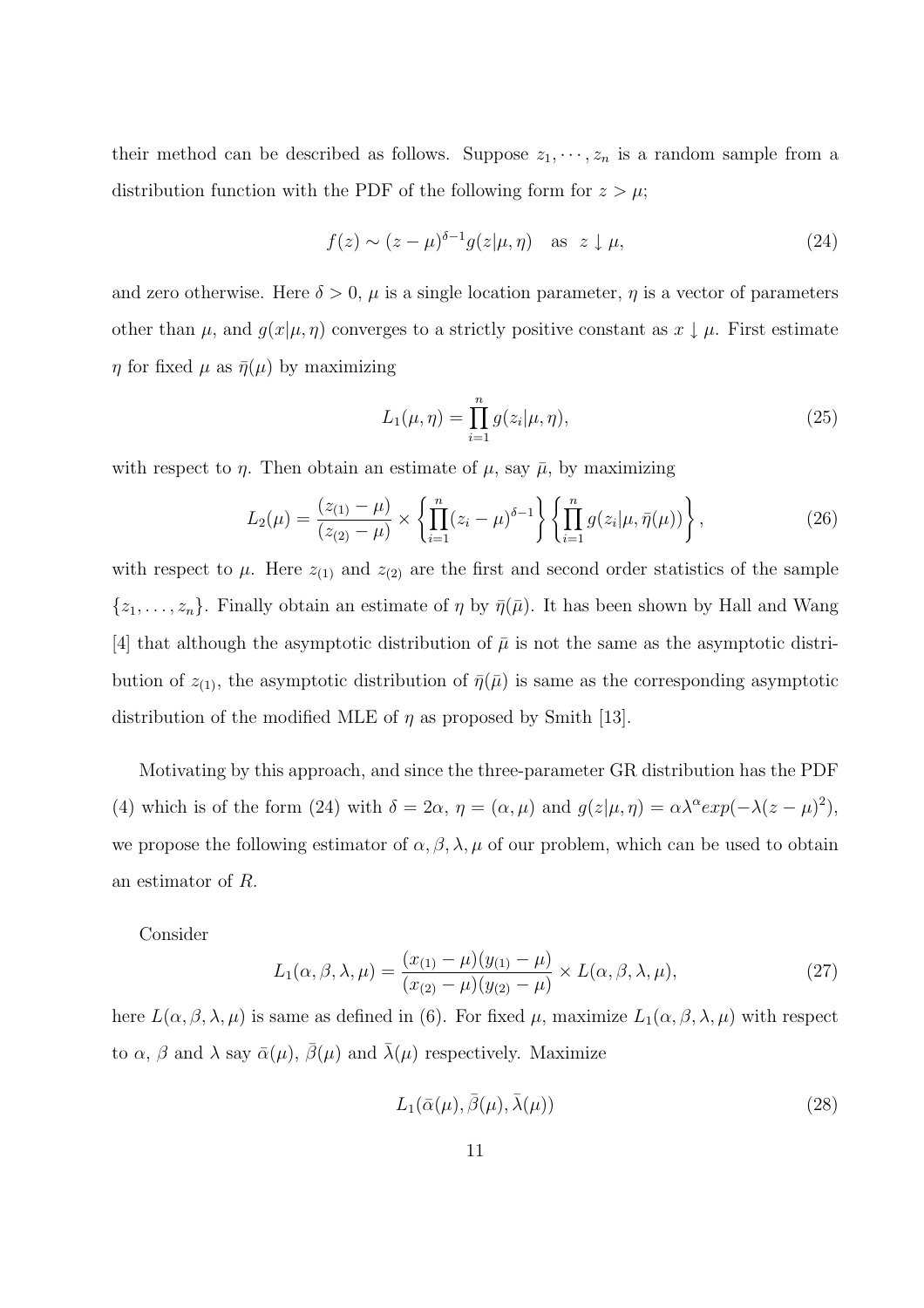with respect to  $\mu$ , to obtain an estimate of  $\mu$ , say  $\bar{\mu}$ . Finally obtain an estimate of  $\alpha$ ,  $\beta$  and  $\lambda$  as  $\bar{\alpha}(\bar{\mu})$ ,  $\bar{\beta}(\bar{\mu})$  and  $\bar{\lambda}(\bar{\mu})$  respectively. Although the asymptotic distributions of  $\bar{\mu}$  and  $\tilde{\mu}$ are different, due to Hall and Wang [4], the asymptotic distribution of  $(\bar{\alpha}(\bar{\mu}), \bar{\beta}(\bar{\mu}), \bar{\lambda}(\bar{\mu}))$  is same as the asymptotic distribution of  $(\tilde{\alpha}(\tilde{\mu}), \beta(\tilde{\mu}), \lambda(\tilde{\mu}))$  as derived in Section 3. Hence the asymptotic distributions of the modified MLE of R based on  $\bar{\mu}$  and  $\tilde{\mu}$  are same.

Now we provide how to implement the above estimation procedure. Note that  $l_1(\alpha,\beta,\lambda,\mu)$  $=$  ln  $L_1(\alpha,\beta,\lambda,\mu)$  can be written as

$$
l_1(\alpha, \beta, \lambda, \mu) = (m+n)\ln\lambda + m\ln\alpha + n\ln\beta + \sum_{i=3}^n \ln(x_{(i)} - \mu) + 2\ln(x_{(1)} - \mu)
$$
  
+ 
$$
\sum_{j=3}^m \ln(y_{(j)} - \mu) + 2\ln(y_{(1)} - \mu) - \lambda \left(\sum_{i=1}^n (x_i - \mu)^2 + \sum_{j=1}^m (y_j - \mu)^2\right)
$$
  
+ 
$$
(\beta - 1) \sum_{i=1}^n \ln\left(1 - e^{-\lambda(x_i - \mu)^2}\right) + (\alpha - 1) \sum_{j=1}^m \ln\left(1 - e^{-\lambda(y_j - \mu)^2}\right). \tag{29}
$$

For fixed  $\lambda$  and  $\mu$ , the maximization of (29) with respect to  $\alpha$  and  $\beta$  can be obtained at

$$
\bar{\alpha}(\lambda,\mu) = -\frac{m}{\sum_{j=1}^{m} \ln\left(1 - e^{-\lambda(y_j - \mu)^2}\right)}
$$
(30)

$$
\bar{\beta}(\lambda,\mu) = -\frac{n}{\sum_{i=1}^{n} \ln\left(1 - e^{-\lambda(x_i - \mu)^2}\right)}\tag{31}
$$

respectively. Now for fixed  $\mu$ ,  $\bar{\lambda}(\mu)$  can be obtained by maximizing

$$
l_2(\lambda, \mu) = (m+n)\ln\lambda + m\ln(\bar{\alpha}(\mu, \lambda)) + n\ln(\bar{\beta}(\lambda, \mu)) - \lambda(\sum_{i=1}^n (x_i - \mu)^2 + \sum_{j=1}^m (y_j - \mu)^2)
$$
  

$$
-\sum_{i=1}^n \ln\left(1 - e^{-\lambda(x_i - \mu)^2}\right) - \sum_{j=1}^m \ln\left(1 - e^{-\lambda(y_j - \mu)^2}\right) + \sum_{i=3}^n \ln(x_{(i)} - \mu)
$$
  

$$
+ 2\ln(x_{(1)} - \mu) + \sum_{j=3}^m \ln(y_{(j)} - \mu) + 2\ln(y_{(j)} - \mu)
$$
 (32)

with respect to  $\lambda$  for fixed  $\mu$ . Clearly,  $\bar{\lambda}(\mu)$  cannot be obtained in explicit form, it has to be obtained numerically. Once  $\bar{\lambda}(\mu)$  is obtained, the estimate of  $\mu$  can be obtained by maximizing  $l_2(\bar{\lambda}(\mu), \mu)$  with respect to  $\mu$ . Finally the estimates of  $\alpha$ ,  $\beta$  and  $\lambda$  can be obtained as  $\bar{\alpha}(\bar{\lambda}(\bar{\mu}), \bar{\mu}), \bar{\beta}(\bar{\lambda}(\bar{\mu}), \bar{\mu})$  and  $\bar{\lambda}(\bar{\mu})$  respectively.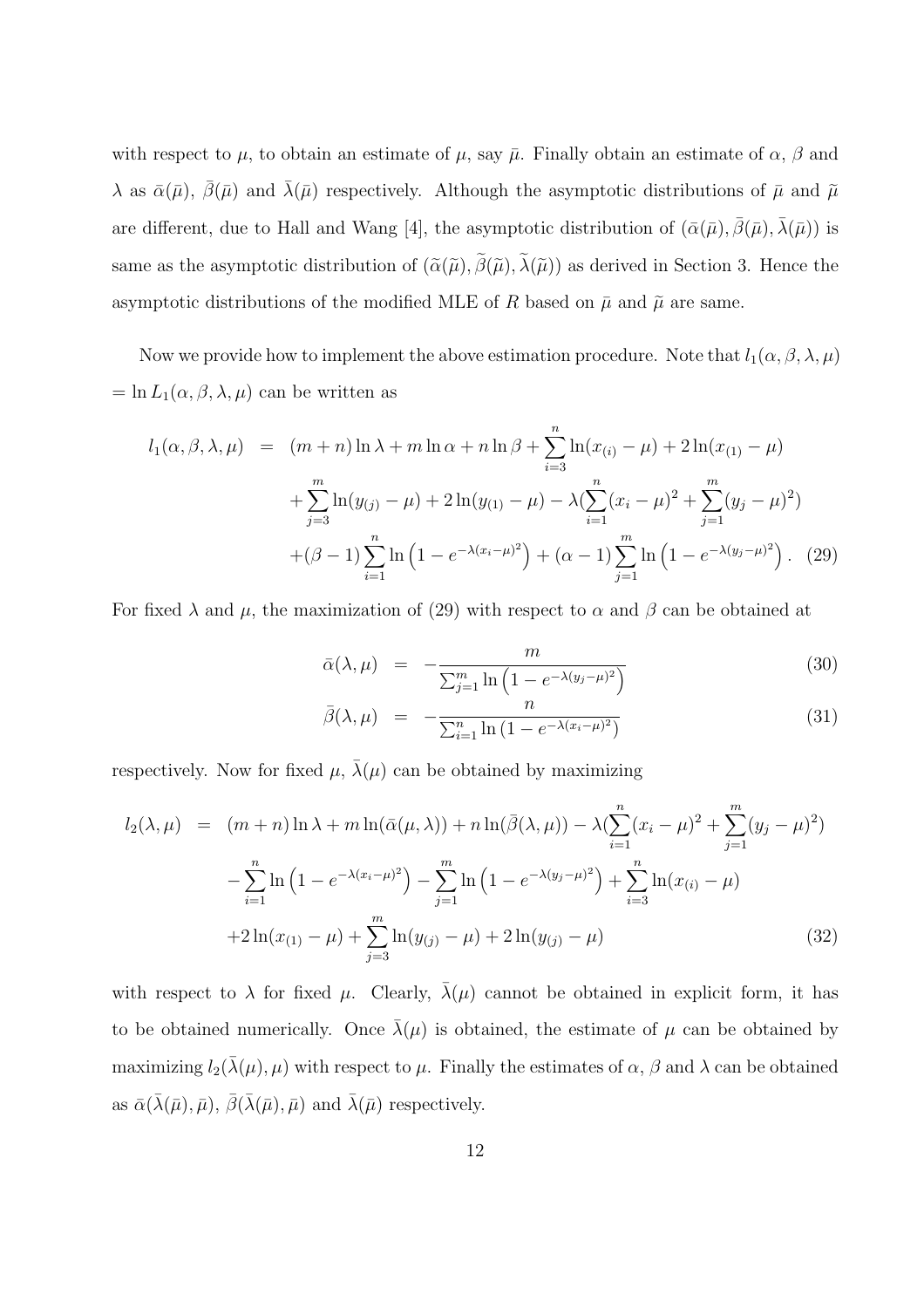# 5 Bayesian Inference

So far we have discussed the frequentist inference on  $R$ . It is observed (see next section) that the estimates of  $\alpha$ ,  $\beta$  and  $\lambda$  depend quite significantly on the estimate of  $\mu$ . Moreover, the asymptotic distribution of the maximum likelihood estimator  $R$  is also quite involved. It seems that the Bayesian inference is a natural choice in this case, since the Bayes estimate and the associated credible of R can be obtained in a quite straight forward manner.

We will be using the following notation. A random variable  $U$  is said to have a gamma distribution with the shape and scale parameters as  $a > 0$  and  $b > 0$ , respectively, if the PDF of U is

$$
f_U(u; a, b) = \begin{cases} \frac{b^a}{\Gamma(a)} u^{a-1} e^{-bu} & \text{if } u \ge 0\\ 0 & \text{if } u < 0 \end{cases}
$$
 (33)

and it will be denoted by  $GA(a, b)$ . A random variable V is uniform over  $(c, d)$  if it has the PDF

$$
f_V(v) = \begin{cases} 1 & \text{if } c < v < d \\ 0 & \text{otherwise.} \end{cases}
$$
 (34)

We will be using the following prior distributions on  $\alpha$ ,  $\beta$ ,  $\lambda$  and  $\mu$ .

$$
\alpha \sim \text{GA}(a_1, b_1), \quad \beta \sim \text{GA}(a_2, b_2), \quad \lambda \sim \text{GA}(a_0, b_0), \quad \mu \sim U(c, d), \tag{35}
$$

and they are assumed to be independently distributed.

Based on the above prior the posterior density function of  $\alpha$ ,  $\beta$ ,  $\lambda$  and  $\mu$  given the data is

$$
\pi(\alpha, \beta, \lambda, \mu|data) = K g_{\lambda}(\lambda; m + n + a_0, T_1(\mu) + T_2(\mu) + b_0) \times
$$
  

$$
g_{\alpha}(\alpha; m + a_1, b_1 + D_1(\lambda, \mu)) \times g_{\beta}(\beta; n + a_2, b_2 + D_2(\lambda, \mu)) \times
$$
  

$$
g(\mu) \times h(\lambda, \mu),
$$
 (36)

here K is the normalizing constant,  $g_{\lambda}(\lambda; m + n + a_0, T_1(\mu) + T_2(\mu) + b_0)$  is the PDF of GA( $m + n + a_0, T_1(\mu) + T_2(\mu) + b_0$ ). Similarly,  $g_\alpha(\alpha; m + a_1, b_1 + D_1(\lambda, \mu))$  and  $g_\beta(\beta; n +$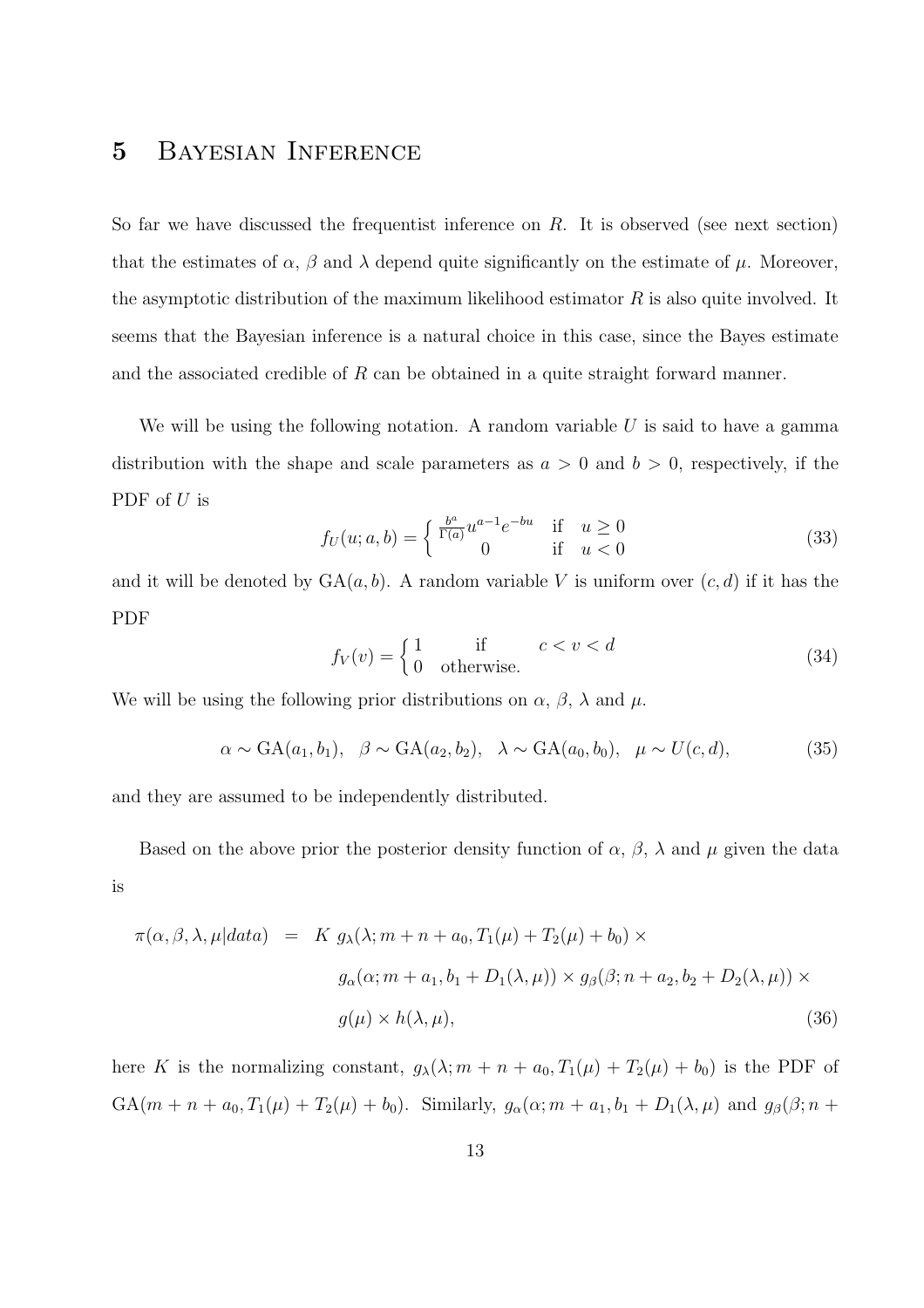$a_2, b_2 + D_2(\lambda, \mu)$  are the PDFs of  $GA(m + a_1, b_1 + D_1(\lambda, \mu))$  and  $GA(n + a_2, b_2 + D_2(\lambda, \mu))$ , respectively, where

$$
D_1(\lambda, \mu) = -\sum_{i=1}^n \ln(1 - e^{-\lambda(x_i - \mu)^2}) \text{ and } D_2(\lambda, \mu) = -\sum_{j=1}^m \ln(1 - e^{-\lambda(y_j - \mu)^2}),
$$
  

$$
T_1(\mu) = \sum_{i=1}^n (x_i - \mu)^2 \text{ and } T_2(\mu) = \sum_{j=1}^m (y_j - \mu)^2.
$$

Further,

$$
h(\lambda, \mu) = e^{D_1(\lambda, \mu)} \times e^{D_2(\lambda, \mu)}
$$
\n(37)

and

$$
g(\mu) = \prod_{i=1}^{n} (x_i - \mu) \times \prod_{j=1}^{m} (y_j - \mu) \times 1_{c < \mu < z}(\mu)
$$
 (38)

here  $1_{c \le \mu \le z}(\mu)$  is an indicator function which takes value one, if  $c < \mu < z$ , and zero otherwise. Therefore, the Bayes estimate of  $R = R(\alpha, \beta)$ , say  $R_B$ , with respect to squared error loss function can be obtained as the posterior mean of  $R$ , *i.e.* 

$$
\widehat{R}_{B} = \int_{\alpha=0}^{\alpha=\infty} \int_{\beta=0}^{\beta=\infty} \int_{\lambda=0}^{\lambda=\infty} \int_{\mu=c}^{z} R(\alpha,\beta)\pi(\alpha,\beta,\lambda,\mu|data)d\mu d\lambda d\beta d\alpha \n= \frac{\int_{\alpha=0}^{\alpha=\infty} \int_{\beta=0}^{\beta=\infty} \int_{\lambda=0}^{\lambda=\infty} \int_{\mu=c}^{z} R(\alpha,\beta)\pi_{0}(\alpha,\beta,\lambda,\mu|data)d\mu d\lambda d\beta d\alpha}{\int_{\alpha=0}^{\alpha=\infty} \int_{\beta=0}^{\beta=\infty} \int_{\lambda=0}^{\lambda=\infty} \int_{\mu=c}^{z} \pi_{0}(\alpha,\beta,\lambda,\mu|data)d\mu d\lambda d\beta d\alpha},
$$
\n(39)

where  $\pi_0(\alpha, \beta, \lambda, \mu | data) = \pi(\alpha, \beta, \lambda, \mu | data) / K$ . Clearly,  $R_B$  cannot be obtained in explicit form, it needs to be calculated numerically, or Lindley [10] type approximation may be used. Unfortunately in both the cases it is not possible to obtain the credible interval. Due to this reason we use Monte Carlo technique as suggested by Chen and Shao [2] to compute  $R_B$  and also to construct the associated credible interval. We need the following result for further development.

THEOREM 4: The  $g(\mu)$  as defined in (38) is log-concave for  $c < \mu < z$ .

PROOF: For  $c < \mu < z$ ,

$$
\ln g(\mu) = \sum_{i=1}^{n} \ln(x_i - \mu) + \sum_{j=1}^{m} \ln(y_j - \mu).
$$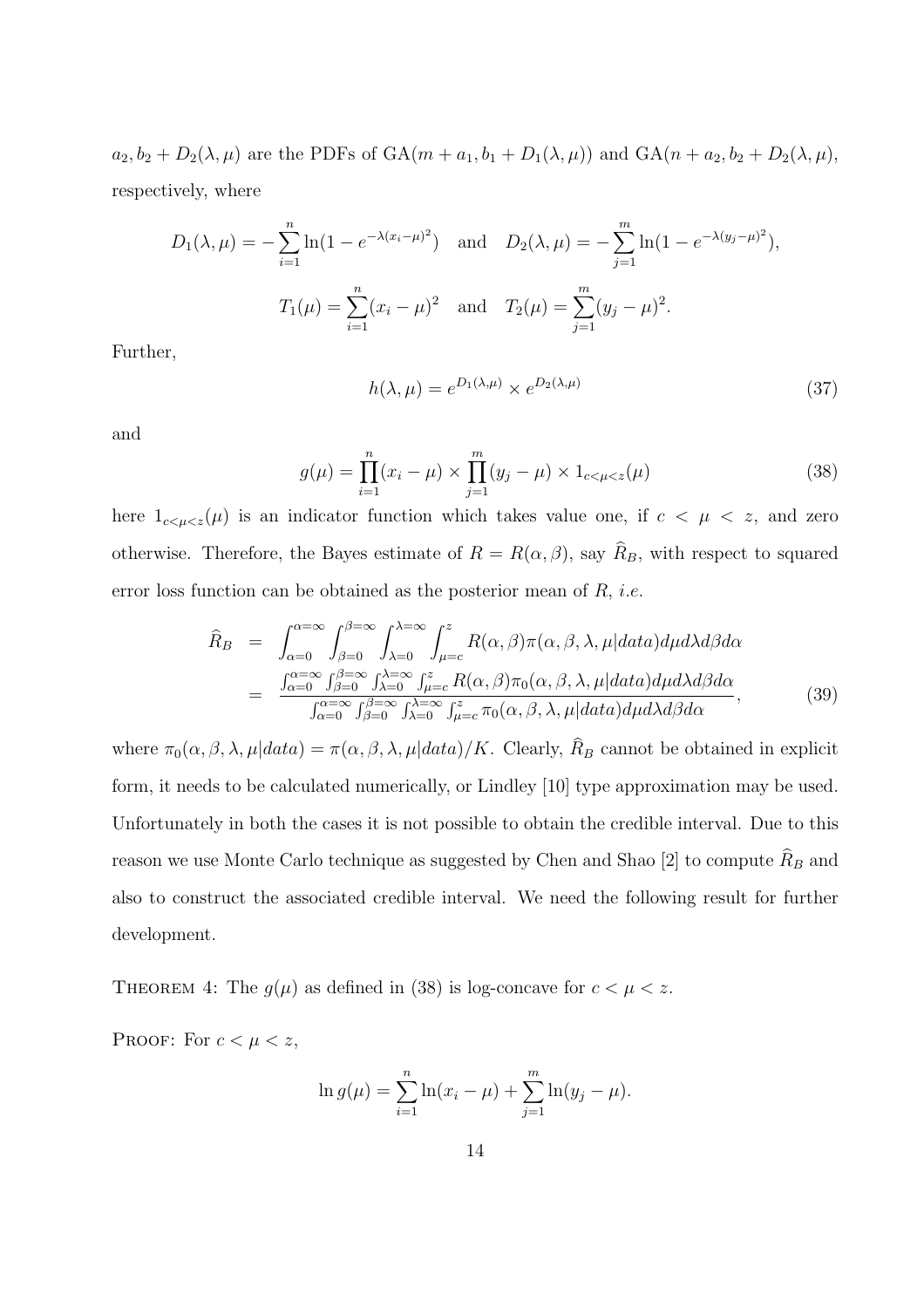Therefore,

$$
\frac{d^2}{d\mu^2} \ln g(\mu) = -\sum_{i=1}^n \frac{1}{(x_i - \mu)^2} - \sum_{j=1}^m \frac{1}{(y_j - \mu)^2} < 0.
$$

Hence the result follows.

Note that due to log-concavity of  $q(\mu)$ , the method proposed by Devroye [3] can be used to generate samples from the PDF proportional to  $g(\mu)$ . We propose the following algorithm to compute the Bayes estimate and also to compute the HPD credible interval of R, using the idea of Chen and Shao [2], see also Kundu and Pradhan [8] in this respect.

#### ALGORITHM:

STEP 1: Generate  $\mu_1$  from a PDF proportional to  $g(\mu)$  using the method proposed by Devroye [3], also generate  $\lambda_1$ ,  $\alpha_1$  and  $\beta_1$  from  $GA(m + n + a_0, T_1(\mu) + T_2(\mu) + b_0)$ ,  $GA(m +$  $a_1, b_1 + D_1(\lambda, \mu)$  and  $GA(n + a_2, b_2 + D_2(\lambda, \mu))$  respectively.

STEP 2: Repeat this procedure to obtain  $(\alpha_1, \beta_1, \lambda_1, \mu_1), \cdots, (\alpha_N, \beta_N, \lambda_N, \mu_N)$ .

STEP 2: The approximate value of  $R_B$  can be obtained as

$$
\frac{\sum_{i=1}^{N} R(\alpha_i, \beta_i) h(\lambda_i, \mu_i)}{\sum_{i=1}^{N} h(\lambda_i, \mu_i)}
$$

STEP 3: From the generated samples compute

$$
w_i = \frac{h(\lambda_i, \mu_i)}{\sum_{i=1}^N h(\lambda_i, \mu_i)}; \quad i = 1, \cdots, N,
$$

and rearrange  $\{(R_1, w_1), \cdots, (R_N, w_N)\}$  as  $\{(R_{(1)}, w_{[1]}), \cdots, (R_{(N)}, w_{[N]})\}$ , where  $R_{(1)} < \cdots <$  $R(N)$ . Note that although  $R(i)$ 's are ordered,  $w_{[i]}$ 's are not ordered, they are just associated with  $R_{(i)}$ 's.

STEP 4: Suppose for  $0 < p < 1$ ,  $P(R(\alpha, \beta) \leq r_p|data) = p$ , then a simulation consistent estimate of  $r_p$  can be obtained as  $\hat{r}_p = R_{(N_p)}$ , where  $N_p$  is an integer satisfying

$$
\sum_{i=1}^{N_p} w_{[i]} \le p < \sum_{i=1}^{N_p+1} w_{[i]},
$$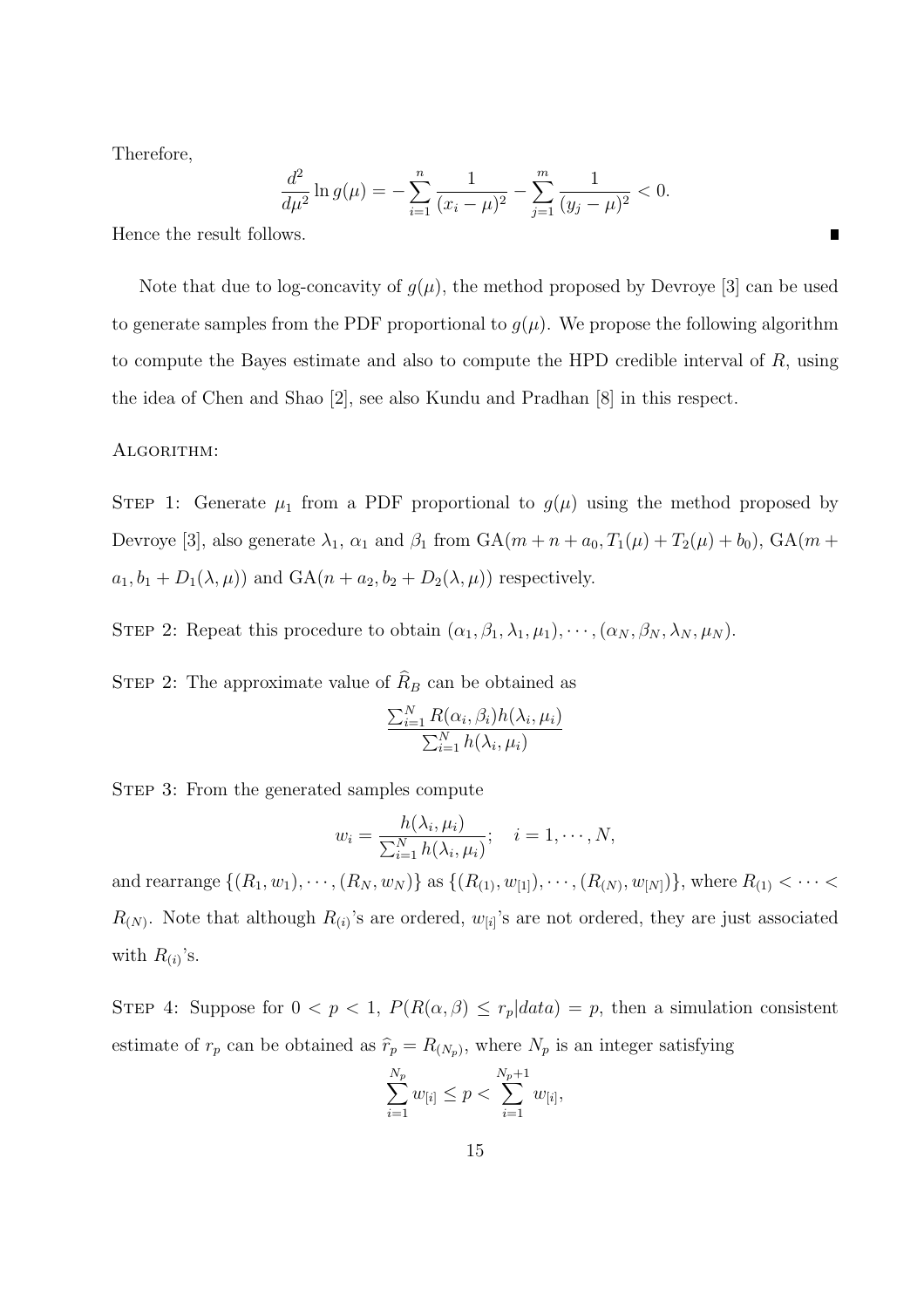Table 1: Ordered Data Set X.

| $(0.00049 \mid 0.01633 \mid 0.01649 \mid 0.01811 \mid 0.02211)$ |                                                               |  |
|-----------------------------------------------------------------|---------------------------------------------------------------|--|
|                                                                 | $0.03675 \mid 0.04221 \mid 0.04911 \mid 0.05535 \mid 0.13239$ |  |
|                                                                 | $0.20175 \mid 0.22942 \mid 0.27841 \mid 0.35904 \mid 0.43645$ |  |
|                                                                 | $0.50868$   $0.89570$   $0.91850$   $1.06802$   $1.36165$     |  |

Table 2: Ordered Data Set Y .

|         | $0.02508$   $0.03053$   $0.06461$   $0.07875$   $0.08541$     |  |
|---------|---------------------------------------------------------------|--|
|         | $0.17233 \mid 0.22555 \mid 0.24749 \mid 0.24995 \mid 0.31585$ |  |
|         | $0.37454$   $0.45032$   $0.45662$   $0.55637$   $0.65419$     |  |
| 0.73808 | $\mid$ 1.16973   1.22977   1.82091   1.91542                  |  |

see Chen and Shao [2]. Now, using the above procedure, a  $100(1-\gamma)\%$  credible interval of R can be obtained as  $(\hat{r}_{\delta}, \hat{r}_{\delta+1-\gamma})$ , for  $\delta = w_{[1]}, w_{[1]} + w_{[2]}, \cdots$ ,  $\sum_{n=1}^{N_1}$  $i=1$  $w_{[i]}$ . Therefore, a  $100(1-\gamma)\%$ HPD credible interval becomes  $(\hat{r}_{\delta^*}, \hat{r}_{\delta^*+1-\gamma})$ , where  $\delta^*$  is such that

$$
\widehat{r}_{\delta^*+1-\gamma} - \widehat{r}_{\delta^*} \le \widehat{r}_{\delta+1-\gamma} - \widehat{r}_{\delta} \quad \text{for all} \ \delta.
$$

# 6 Data Analysis

In this section we analyze two data sets. One is a set of simulated data and the other is a real data set.

#### 6.1 SIMULATED DATA SET:

We have generated samples from X and Y, where  $X \sim \text{GR}(0.3, 1.0, 0.0), Y \sim \text{GR}(0.2, 1.0, 0.0)$ and  $m = n = 20$ . The data set X and data set Y are presented in Table 1 and Table 2 respectively. In this case the true value of  $R = 0.6$ .

First we obtain the modified maximum likelihood estimator of R. The modified MLE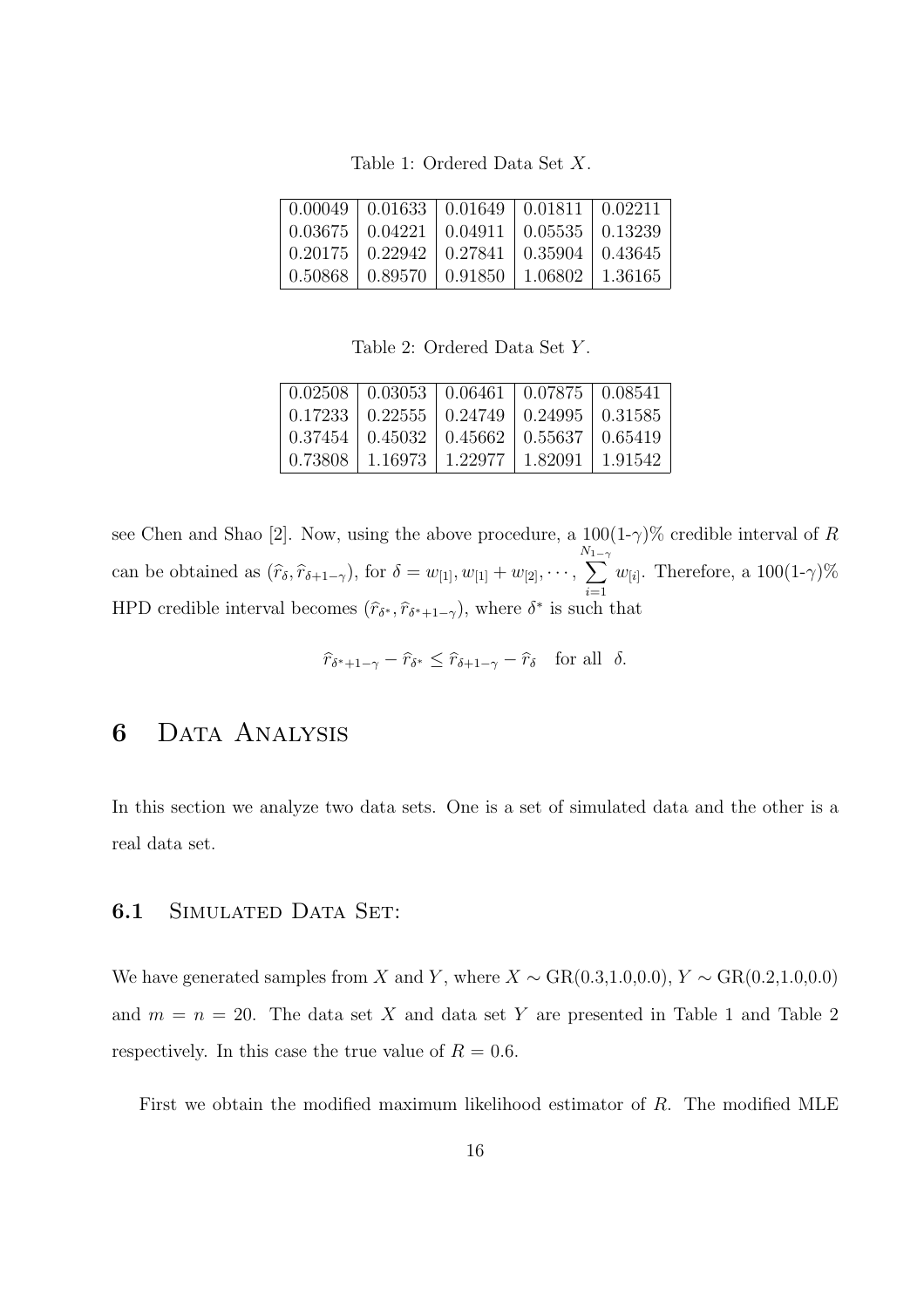of  $\mu$  is  $\tilde{\mu} = \min\{x_{(1)}, y_{(1)}\} = 0.00049$ . We provide the profile log-likelihood function of  $\lambda$  in Figure 1, which is an unimodal function, and obtain the estimate of  $\lambda$  as  $\tilde{\lambda} = 1.9299$ . Using  $\tilde{\lambda}$ , obtain  $\tilde{\alpha} = 0.6247$  and  $\tilde{\beta} = 0.9992$ . Based on  $\tilde{\alpha}$  and  $\tilde{\beta}$ ,  $\tilde{R} = 0.6153$ , and a 95% confidence interval is (0.4915, 0.7391). Interestingly, although, the estimates of  $\alpha$  and  $\beta$  are quite bad, the estimate of  $R$  is quite good.



Figure 1: Profile log-likelihood function of  $\lambda$ .

It is observed that the estimates of  $\alpha$  and  $\beta$  depend quite heavily on the estimate of  $\mu$ . Just to see the effect of  $\mu$ , it is assumed that  $\mu$  is known and take different values of  $\mu$ . We report the different values of  $\mu$  and associated estimates of the different parameters as follows: (i)  $\mu = 0.0$ ,  $\tilde{\lambda} = 1.8699$ ,  $\tilde{\beta} = 0.9825$ ,  $\tilde{\alpha} = 0.5307$ ,  $\tilde{R} = 0.6492$ , (ii)  $\mu = 0.0001$ ,  $\tilde{\lambda} =$ 1.8599,  $\tilde{\beta} = 0.9785$ ,  $\tilde{\alpha} = 0.5295$ ,  $\tilde{R} = 0.6504$ , (iii)  $\mu = -0.0001$ ,  $\tilde{\lambda} = 1.8999$ ,  $\tilde{\beta} = 0.9990$ ,  $\tilde{\alpha} =$ 0.5553,  $\tilde{R} = 0.6428$ .

Now we use the bias corrected Hall and Wang's estimates. In Figure 2 we provide the profile modified log-likelihood function of  $\mu$ . We obtain as estimate of  $\mu$ ,  $\bar{\mu} = 0.000175$ . Based on  $\bar{\mu}$ , we obtain  $\bar{\lambda} = 0.8700$ ,  $\bar{\alpha} = 0.2086$ ,  $\bar{\beta} = 0.3576$ ,  $\bar{R} = 0.6315$ . Clearly, Hall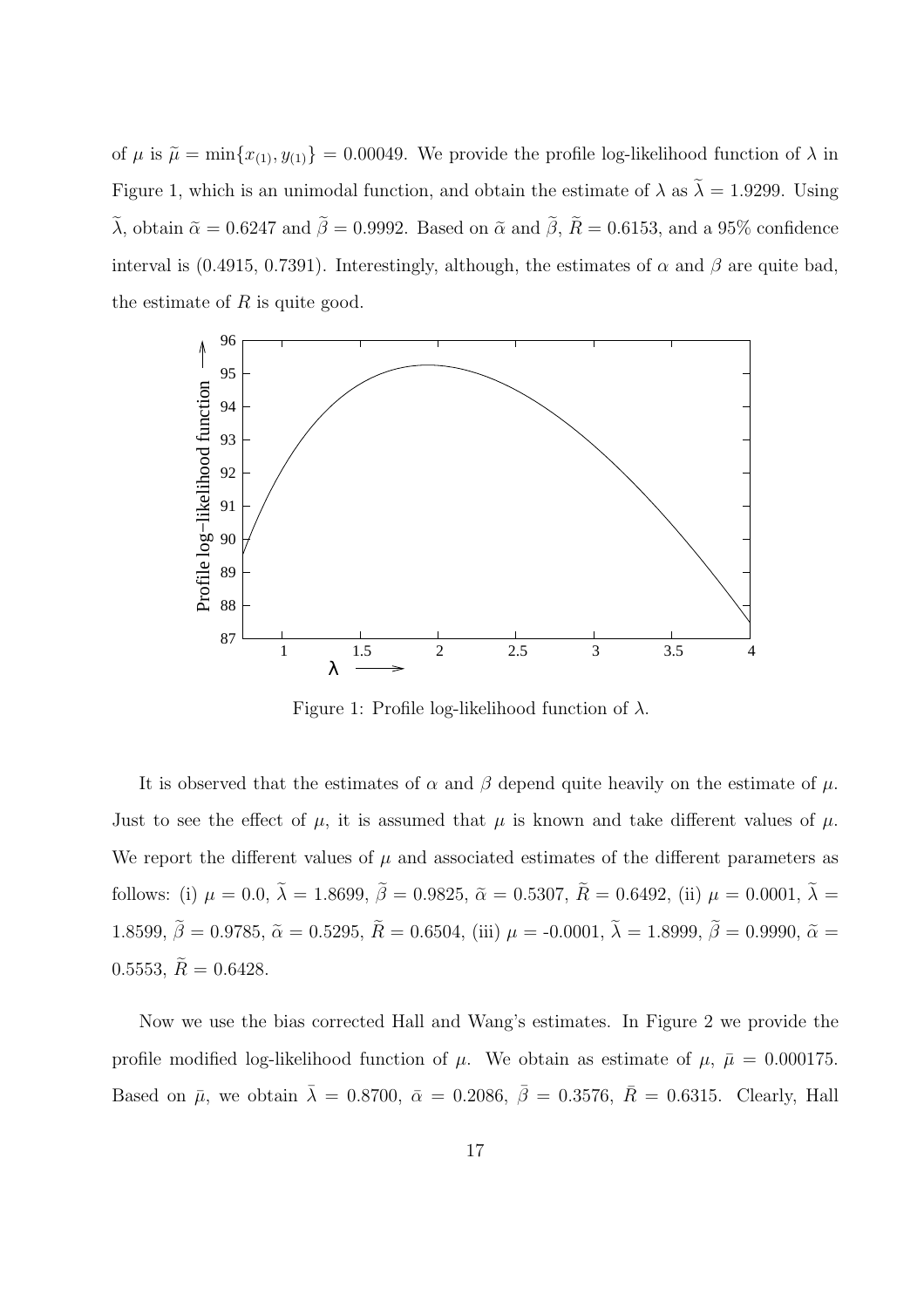and Wang's estimates provide a better results for  $\lambda$ ,  $\alpha$  and  $\beta$ , but worse estimate for R. Finally we compute the Bayes estimate of R also using Monte Carlo simulation technique



Figure 2: Profile log-likelihood function of  $\mu$ .

as suggested in the previous section. We have used the following hyper parameters  $a_0 =$  $b_0 = a_1 = b_1 = a_2 = b_2 = c = 0$ . Based on 10000 Monte Carlo samples ( $N = 10000$ ), we have obtained  $R_B = 0.6414$ , and the associated 95% HPD credible interval becomes (0.5245, 0.7712).

#### 6.2 CARBON-FIBER DATA SETS

In this section we provide a data analysis of a strength data set of Badar and Priest [1]. We have received this data set from Professor R.G. Surles and we are thankful to him due to this. This data set sets were analyzed by Surles and Padgett [14] and by Raqab and Kundu [12] by using two-parameter generalized Rayleigh distribution after subtracting 0.75. In this paper we analyze the data sets with three-parameter Rayleigh distributions.

The data set represents the strength measurement in GPA for single carbon fiber, and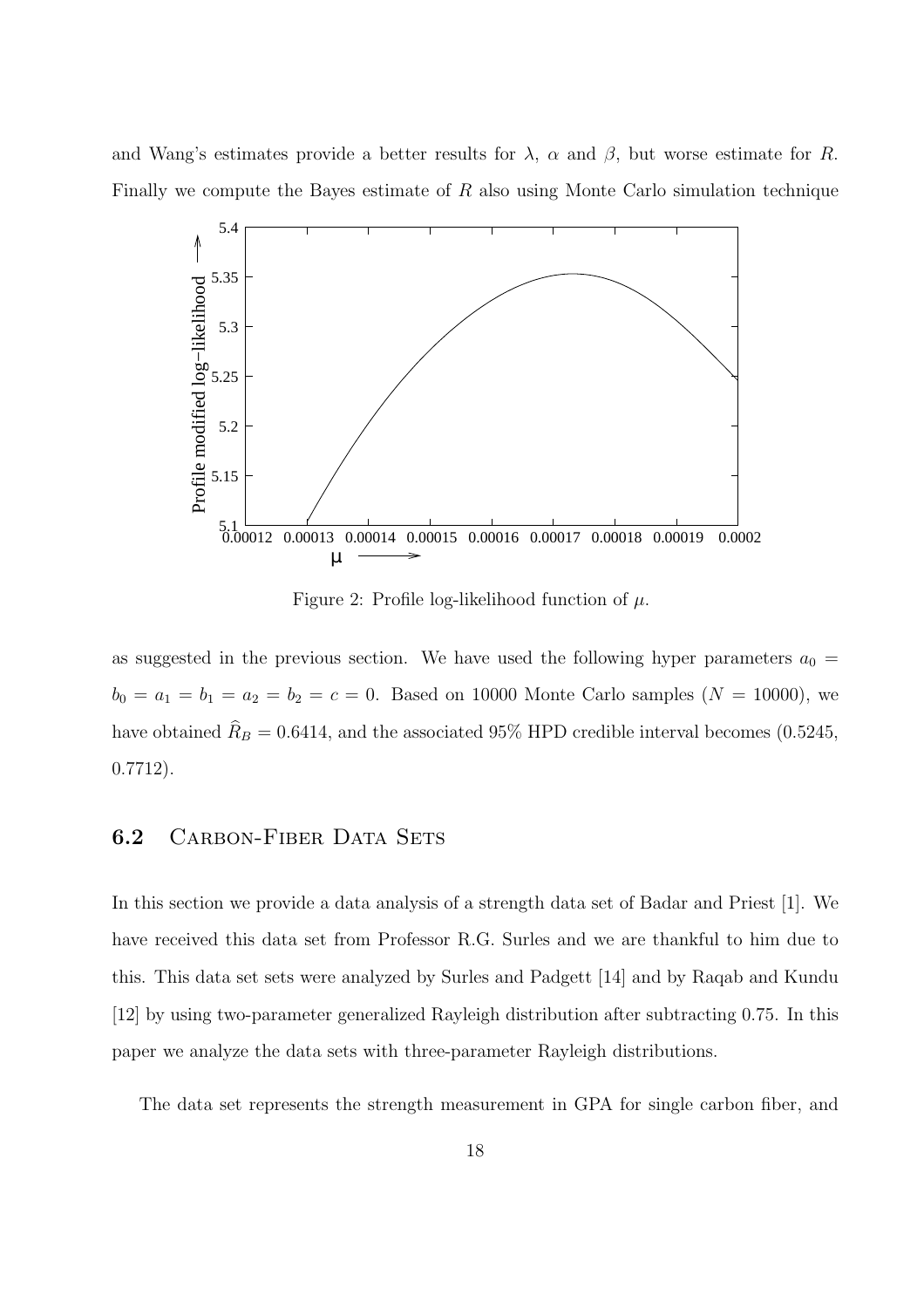impregnated 1000 carbon fibers, and impregnated 1000-carbon fiber tows. These fibers have been tested under different tension with gauge lengths 1,10,20 and 50 mm. Impregnated tows of 1000 fibers were tested at gauge lengths of 20, 50, 150 and 300 mm. We consider single fibers of 20 mm (Data Set I) and 10 mm (Data Set II) in gauge lengths. Data Set I and Date Set II have sample sizes 69 and 63 respectively. The data sets are available in Kundu and Gupta [7] and it is not presented here. In this case  $\tilde{\mu} = 1.312$ . The profile log-likelihood function is presented in Figure 3, and  $\tilde{\lambda} = 0.4739$ . Using the above  $\tilde{\lambda}$ , we obtain  $\tilde{\alpha} = 1.5772$ ,  $\tilde{\beta} = 0.9672$ , and  $\tilde{R} = 0.3801$ . The 95% confidence interval becomes (0.1248, 0.5049).



Figure 3: Profile log-likelihood function of  $\lambda$ .

Now we would like to obtain the biased corrected estimates of the unknown parameters. We plot the profile modified log-likelihood function of  $\mu$  in Figure 4, and it is a monotone function of  $\mu$ , hence it does not provide any estimate of  $\mu$ . Finally we compute the Bayes estimate of R using the same hyper-parameters as provided in the previous example, and the Bayes estimate of R becomes 0.3353, and 95% HPD credible interval becomes (0.2179, 0.4586).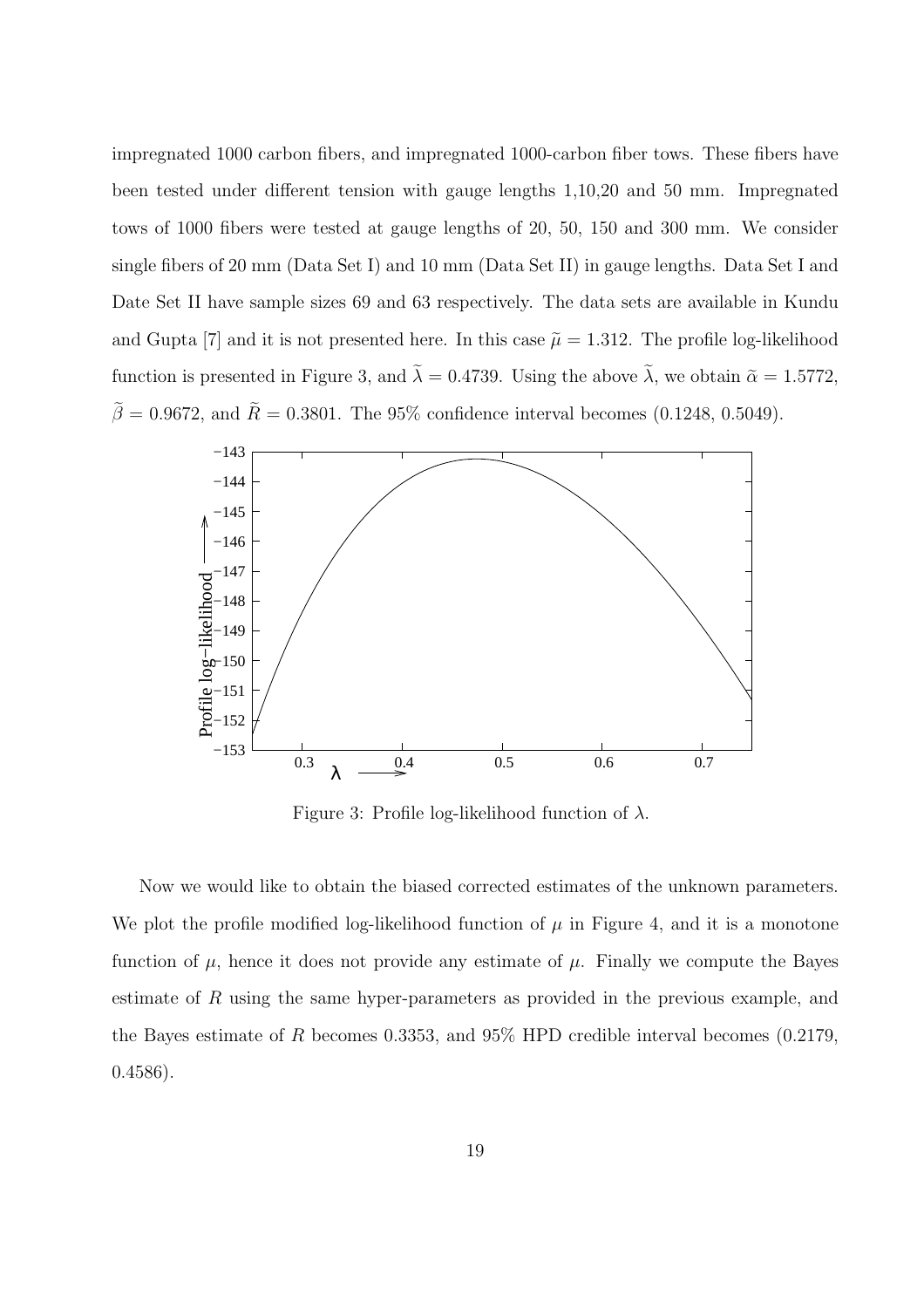

Figure 4: Profile log-likelihood function of  $\mu$ .

### 7 Conclusions

In this paper we have consider the inference of the stress strength parameter for two generalized Rayleigh distribution with the same scale and location parameters but different shape parameters. It seems to be a difficult problem, as the model does not satisfy the standard regularity conditions. It is observed that the standard maximum likelihood estimators do not exist, and hence we use the modified maximum likelihood estimators of the scale and shape parameters, and they can be used to compute the modified maximum likelihood estimator of the stress-strength parameter. We have also proposed another biased corrected estimator motivated by the work of Hall and Wang [4]. It seems the method does not work all the times, but when it works, it works quite well. It is observed that the Bayes estimator cannot be obtained in explicit form, but Monte Carlo simulation technique can be used very conveniently to compute Bayes estimate of  $R$  and also to construct the associated credible interval. It seems Bayesian inference is a very natural choice in this case. Detailed investigation is needed to compare different methods for various parameter values and for for various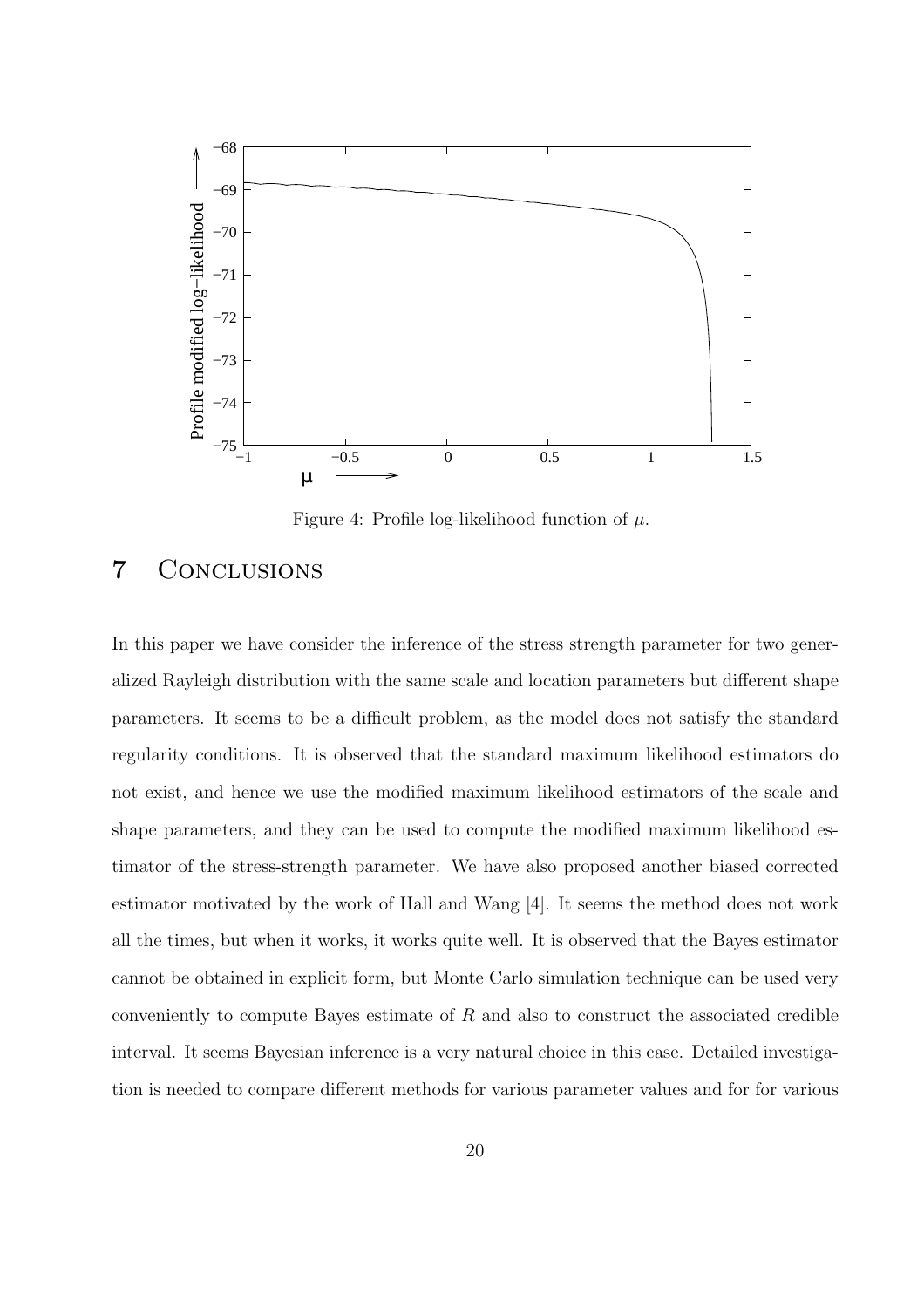sample sizes. More investigation is needed along this line.

### Acknowledgements

The authors would like to thank two referees and the associate editor for their constructive comments.

## References

- [1] Badar, M.G. and Priest, A.M. (1982), "Statistical aspects of fiber and bundle strength in hybrid composites", Progress in Science and Engineering Composites, Hayashi, T., Kawata, K. and Umekawa, S. (eds.), ICCM-IV, Tokyo, 1129-1136.
- [2] Chen, M.H. and Shao, Q.M. (1999) "Monte Carlo estimation of Bayesian Credible and HPD intervals", Journal of Computational and Graphical Statistics, vol. 8, 69-92.
- [3] Devroye, L. (1984), "A simple algorithm for generating random variables with a logconcave density", Computing, vol. 33, 247 - 257.
- [4] Hall, P. and Wang, J.Z. (2005), "Bayesian likelihood methods for estimating the end point of a distribution", Journal of the Royal Statistical Society, Ser. B, vol. 67, 717 - 729.
- [5] Kotz, S., Lumelskii, Y. and Pensky, M. (2003), The stress-strength model and its generalizations, World Scientific Press, Singapore.
- [6] Kundu, D. and Gupta, R.D. (2005), "Estimation of  $P(Y < X)$  for the generalized exponential distribution", Metrika, vol. 61, 291 - 308.